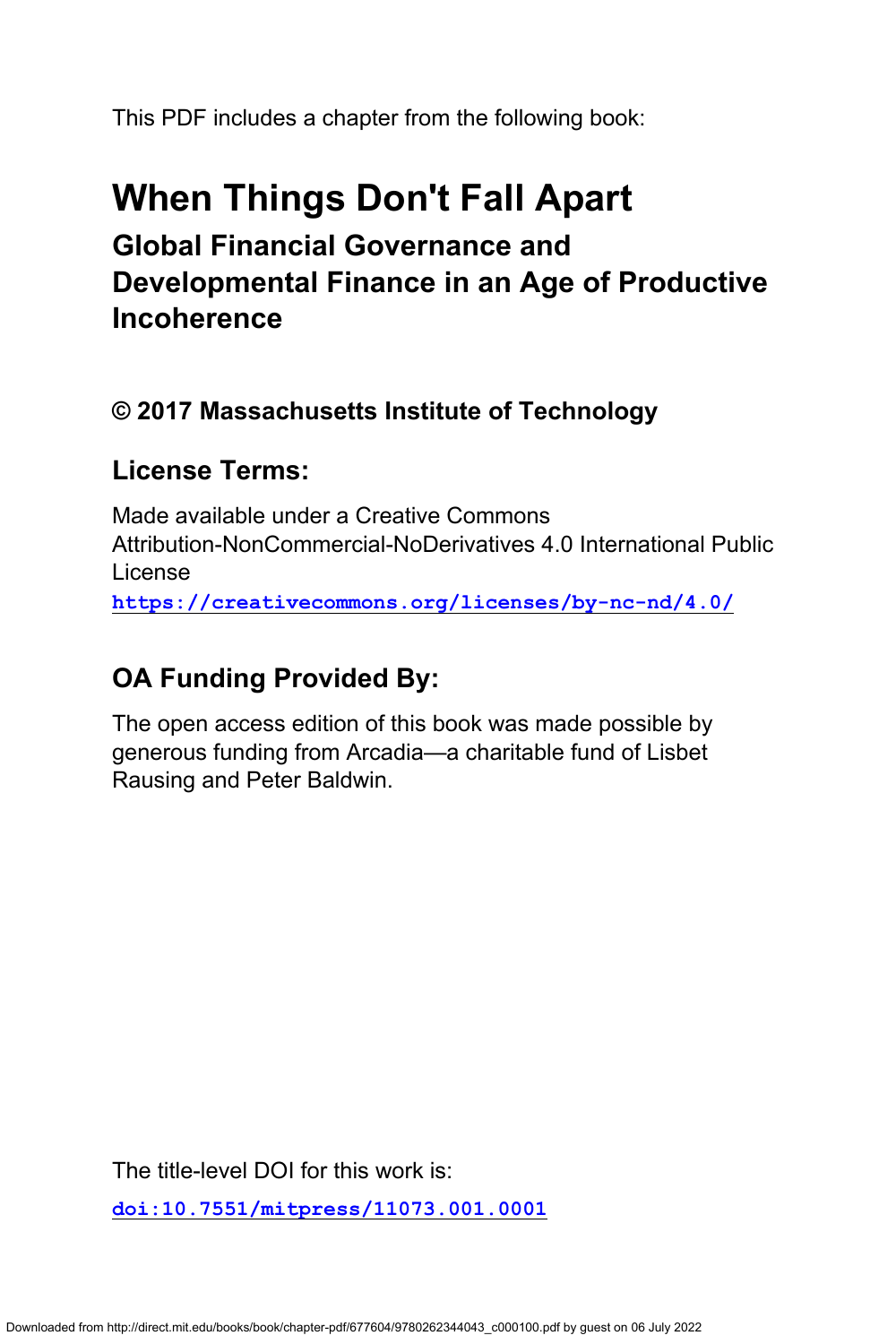## **2 Productive Incoherence: A Hirschmanian Perspective**

How are we to come to terms with the emerging inconsistencies in global financial governance and developmental finance? The seminal work of Albert O. Hirschman provides extraordinary insight into the current conjuncture. Hirschman was a scholar and practitioner who, as much as anyone else, recognized the potential importance of mundane, fragmented, inconsistent initiatives.

Drawing on Hirschman's work, I argue that the present era is characterized by a quality of permissiveness that is far better suited for development than institutional fidelity to an overarching, coherent doctrine that serves as the blueprint for a new economic system. Central to this perspective is the Hirschmanian idea that the absence of a new "ism" to replace neoliberalism might not be a source of despair but instead should be recognized as a historic opportunity that is already expanding the terrain of ideational, policy, and institutional experimentation that is central to social and economic development.1

## **A Hirschmanian School of Thought?**

The global crisis, especially in its early phase, burnished the legacy of John Maynard Keynes and other Keynesians, such as Charles Kindleberger and Hyman Minsky. Keynes's biographer Robert Skidelsky seized on the crisis to argue for the salience of Keynes in *The Return of the Master* and related work (Skidelsky 2010; 2011). Previous upheavals, particularly the fall of the Berlin Wall and the traumatic transition to market liberalization in Russia, led to the rediscovery of another classic work, Karl Polanyi's *The Great Transformation* (2001[1944]). The salience of Polanyi's book to understanding these events was underscored in Joseph Stiglitz's foreword to the 2001 reissue of the book (e.g., p. xii). Around the same time, Blyth (2002) used Polanyi's work, particularly its central conception of the "double movement," to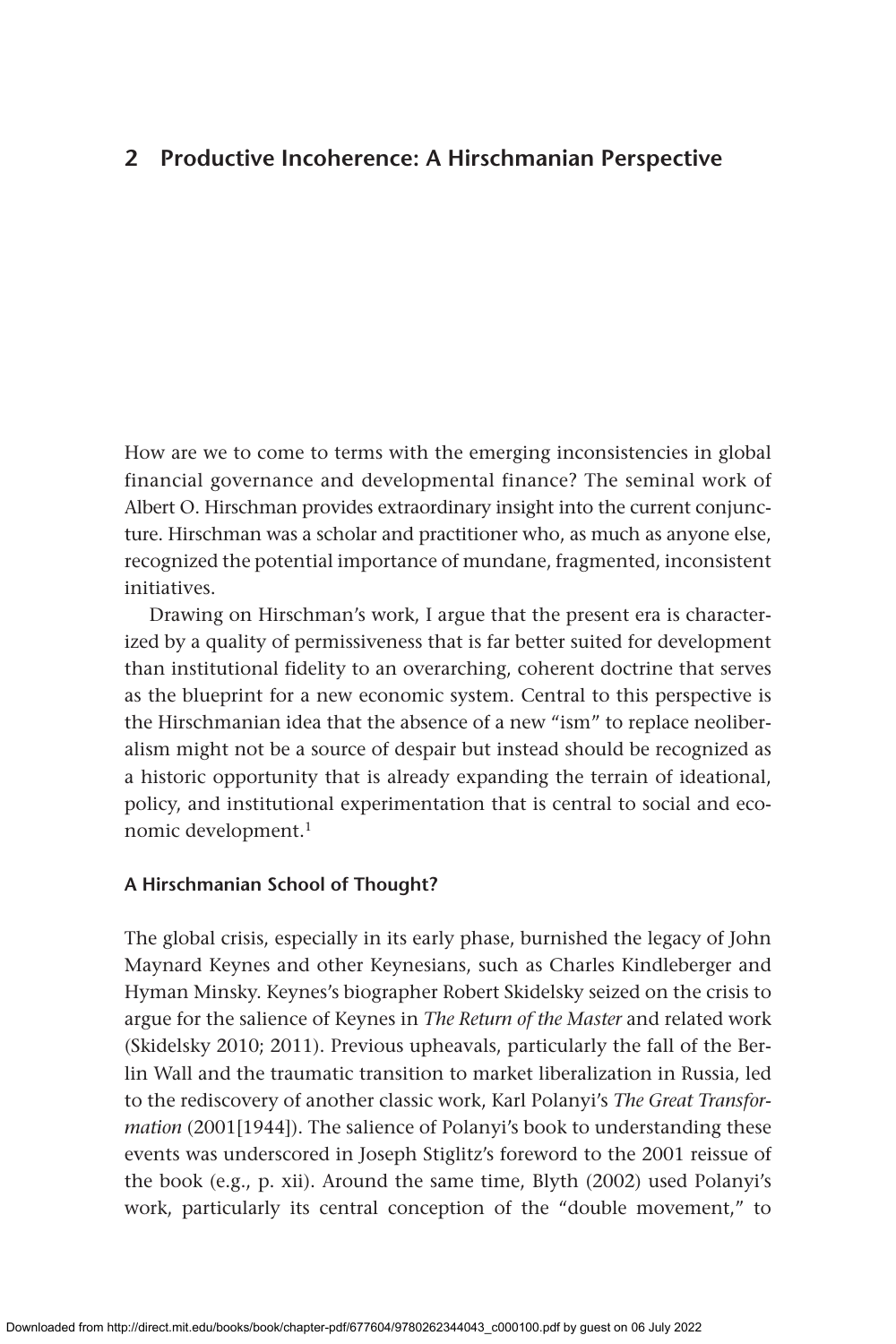make sense of the interaction between significant institutional transformations and changes in economic ideas during the 1930s and 1970s, while Harmes (2001) deployed the same work to make sense of the Mexican financial crisis of the 1990s.

These events have not had the same effect on the fortunes of Hirschman. Certainly, publication of two recent books by his biographer Jeremy Adelman (2013a; 2013b) and work by Michele Alacevich (2014; 2015; 2016) have begun to generate some interest in Hirschman's work. The occasion of Hirschman's death in December 2012 at age ninety-seven also inspired several thoughtful and broad-ranging reflections on the importance of his intellectual legacy.2 Today a small number of public intellectuals, economists, and other social scientists are recognizing the salience and originality of his insights, even if their appreciation is necessarily selective in relation to Hirschman's vast and diverse oeuvre.

How wide were Hirschman's professional interests and competencies? Though formally trained as an economist, Hirschman's writings extended over a remarkable range of disciplines and subdisciplines as diverse as economic theory, development economics, Latin American studies, political science, public administration, industrial organization, political philosophy, intellectual history, and rhetoric. On many occasions, he reflected on his tendency to cross paradigmatic and disciplinary borders. The title of one of his best-known essay collections, *Essays in Trespassing*, perhaps best captures his embrace of intellectual wandering.

Nonetheless, while Hirschman is held in high esteem by leading scholars, there is no Hirschman school of thought or paradigm. Dani Rodrik (2007a) notes correctly and with regret that students of development economics no longer read Hirschman, a view also expressed by Taylor (1994). For too many, Hirschman is taken to represent outdated thinking that might be acknowledged respectfully in passing but that does not warrant careful scrutiny.

Why has Hirschman been disposed of so readily? A number of factors bear on his legacy.<sup>3</sup> Since the 1960s, appreciation of Hirschman's work has been constrained by factors connected to the sociology and norms of contemporary, specialized, professionalized social science. What Adelman (2013b, 3) terms Hirschman's distinct "brand of social science"—his discursive, literary, nuanced, and often witty style, his interdisciplinarity, and the sheer breadth of his interests and writing—places him in the tradition of the great social theorists of the eighteenth and nineteenth centuries, when intellectuals were broadly educated and their work was widely read by nonacademics. Their work eschewed the "specialization-induced intellectual poverty" that later defined the social sciences (Hirschman, cited in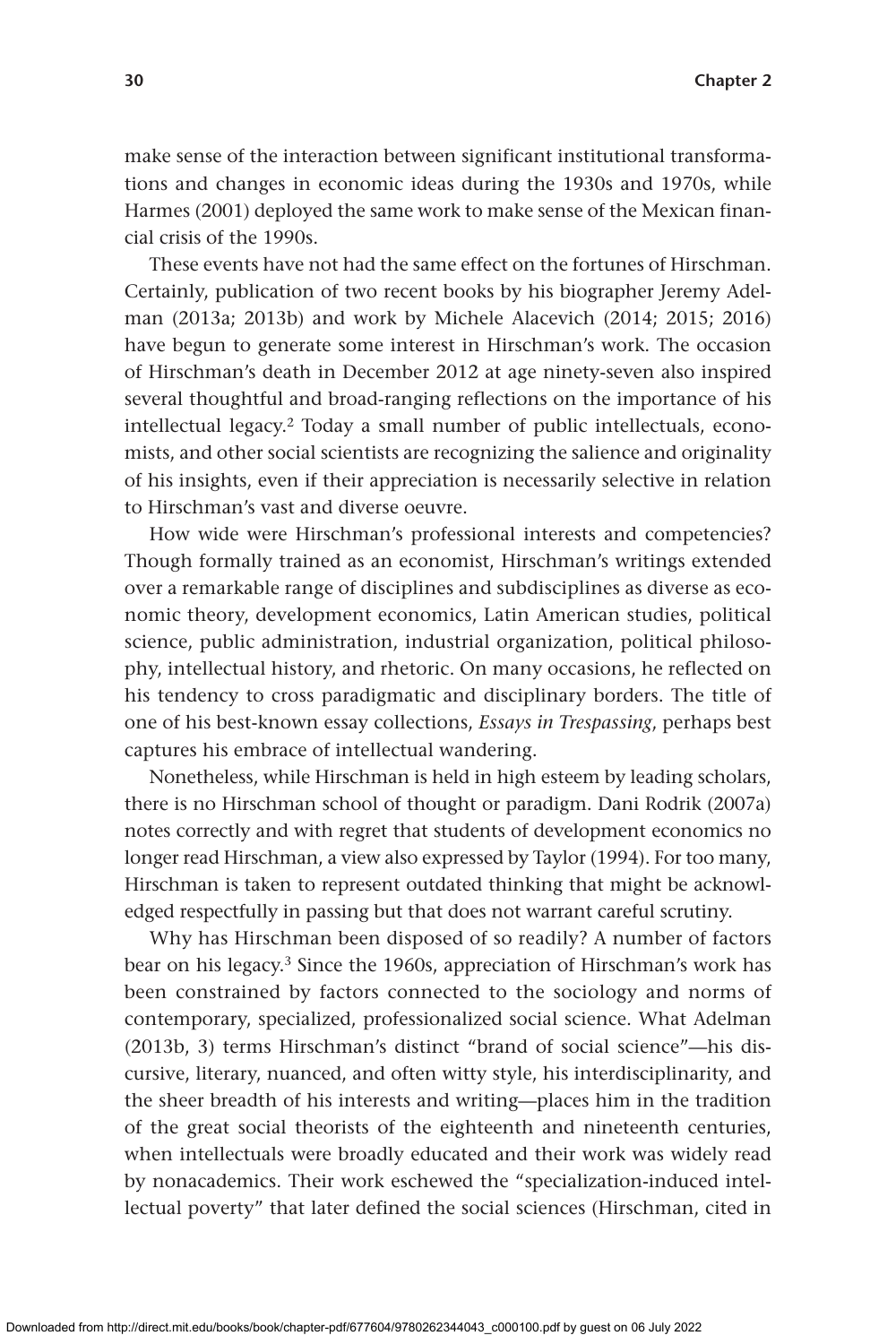Fukuyama 2013) and made it difficult for modern social scientists to engage with it. Better, it seemed, to avoid what one was not well trained to digest.

Hirschman flouted what would become central norms in the social sciences. Hirschman rejected simplistic paradigm-based thinking and grand claims. Moreover, he insisted on questioning the prevalent assumptions that enabled the predominant approach to social science. He was at least partially aware of his tendencies toward professional marginalization, referring to his proclivities as a "propensity to self-subversion" (the title of his 1995 book). Yet these were also surely among his greatest strengths as an original thinker (Gladwell 2013). His propensity to self-subvert was, in his view, a hard-won virtue—one that required the humble, inquisitive observer to perpetually subject his own beliefs to scrutiny. "In a time in which people were driven by strong ideological faiths and nothing seemed to work without the pre-defined guidance of a weltanschauung, Albert persisted in living outside of and without any weltanschauung," Nadia Urbinati (2015) said of Hirschman.4 These commitments, in addition to the sheer breadth of his oeuvre, have sabotaged his standing and influence among contemporary scholars. As Drezner (2013) notes, Hirschman's rejection of paradigm-based thinking may help to explain why there is no Hirschmanian school of thought. On this point, Hirschman replied to a World Bank director who had sent him a paper referring to the "Hirschman Doctrine" in the following manner: "Unfortunately (or, I rather tend to think, fortunately), there is no Hirschman school of economic development and I cannot point to a large pool of disciples where one might fish out someone to work with you along those lines" (Hirschman, cited in Gladwell 2013).

Hirschman's profound rejection of the scientific pretensions, hubris, and grand narratives of development economics certainly limited his reach among scholars and development practitioners, who came increasingly to adopt reductionist models and epistemic certainty that facilitated their achievement of authority and influence in policy circles. On more than a few occasions, Hirschman himself reflected on what he—at his most charitable—termed a "difference in cognitive style" that distanced him from others in the field, particularly as social science evolved beginning in the 1960s (Hirschman 2013[1970], 143).

### **Hirschman's Legacy and Contemporary Development Economics**

In 1994, Paul Krugman took stock of the state of development economics. Krugman argued that the field had only recently been rescued from the likes of Hirschman, Gunnar Myrdal (1957), and other like-minded thinkers.<sup>5</sup>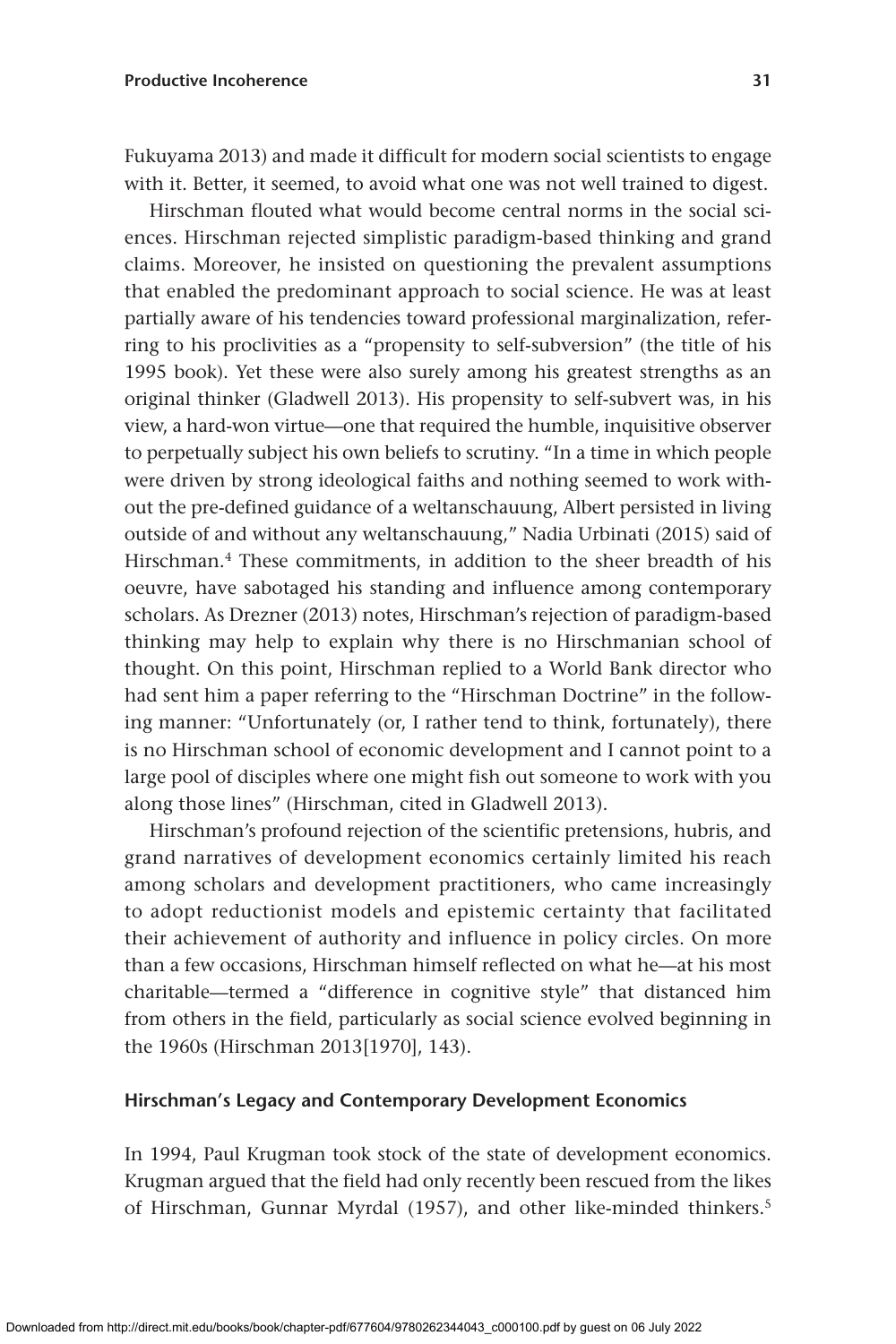Krugman (1994, 39) acknowledges that he knows little of Hirschman's work beyond his 1958 book *The Strategy of Economic Development*, but this does not deter him in the least from passing judgment on Hirschman's legacy. Krugman calls the book brilliant, persuasive, but ultimately destructive.<sup>6</sup> In Krugman's view, the publication of the book marked the end of what he terms "high development theory"—the sweeping development theories of the 1940s and 1950s, as exemplified by the "big push" approach of Paul Rosenstein-Rodan (1943). Krugman (1994, 40) argues that Hirschman resisted and indeed rejected "the pressures to produce button-downed, mathematically consistent analyses and adopt[ed] instead a sort of muscular pragmatism in grappling with the problem of development." Hirschman's book appeared just when development theory was facing a methodological crisis, and it had a profound effect on the work of other development theorists and practitioners. In Krugman's rendering, Hirschman "did not wait for intellectual exile: he proudly gathered up his followers and led them into the wilderness himself. Unfortunately they perished there" (ibid.).7 Krugman denigrates Hirschman's stylistic and methodological stance as "vain" and a "dead end" that led to the marginalization of high development theory and development economics until the field emerged from the desert in the late 1980s and 1990s with its new disciples adopting the supposed rigor of formal modeling (ibid., 47, 52).8 One cannot help but note that Krugman's essay exemplifies the certainty and cognitive style that Hirschman so strongly rejected.

Is the rescue of development economics from Hirschmanian sensibilities that Krugman celebrates complete? Contemporary research in development economics tends toward one of two methodological poles, both empirical in nature: randomized control trials (RCTs) and "large N studies" by microand macro-development economists, respectively. Fukuyama (2013) suggests that the current fascination with RCTs in development economics is moving the field toward small ideas and away from Hirschmanian impulses. In his words, "It is hard to imagine that all the work being done under this [RCT] approach will leave anything behind of a conceptual nature that people will remember fifty years from now" (ibid.). He argues that Hirschman "operated at the opposite end of the spectrum. . . . His legacy is not data collection or micro results, but rather some very big concepts that continue to shape the way we think about not just development but public policy more generally."9

Others take a different view of the evolution and state of development economics. In a reflection on the state of the field, Rodrik (2009a) is largely optimistic. While expressing mild worries about RCTs, noting in particular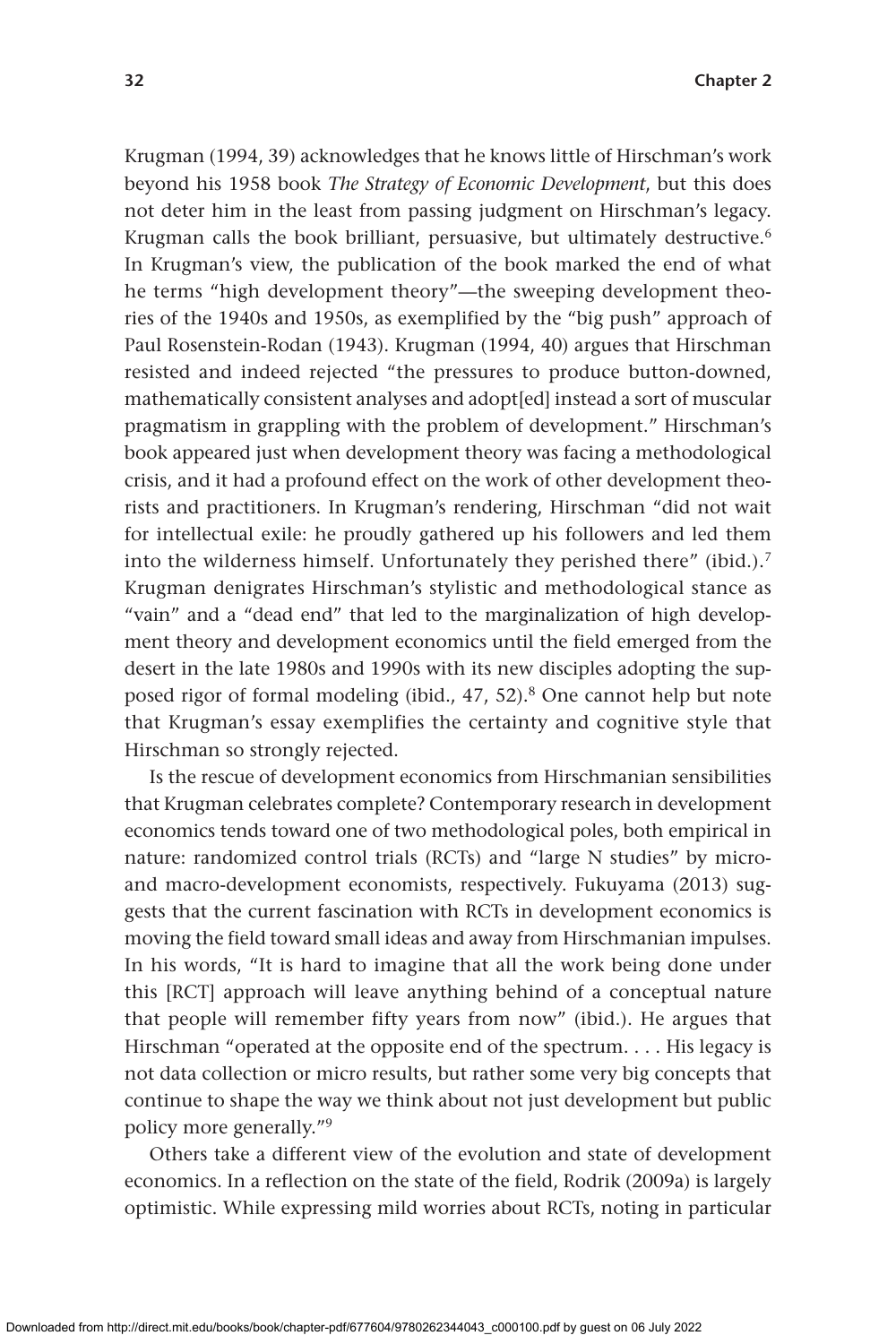limits to the generalizability of their findings, Rodrik argues that advocates of this approach are forcing macro-development economists to think more seriously about "evidence." Rodrik identifies evidence that micro- and macro-development economics are coming together in a "new development economics" that is more pragmatic, less self-certain and universalistic, and more encouraging of policy and institutional experimentation. Rodrik embraces two distinct forms of development trial and error: China's policy pragmatism on the one hand, which is consistent with Hirschman's emphasis on experimentation and learning by doing, and the positivist science of RCTs on the other, about which Hirschman might have been much less enthused (discussed later). Notwithstanding this point, Rodrik's reading of the state of development economics suggests that the field is becoming more "Hirschmanian," which he sees as an altogether positive step (see also Rodrik 2015a).10

Irrespective of whether Rodrik is correct about the state of development economics (and the discipline of economics more broadly), one can certainly see a clear Hirschmanian thread running through a great deal of his own work. Indeed, and in recognition of this connection, Rodrik was awarded the inaugural Albert Hirschman Prize by the Social Science Research Council in 2007, and from 2013 to 2015 he was the Albert O. Hirschman Professor in the School of Social Science at the Institute for Advanced Study at Princeton University. In the lecture occasioned by the 2007 prize, Rodrik reflects directly and admiringly on Hirschman's intellectual legacy (Rodrik 2007a; 2007c; 2007–2008). In that context, he draws a sharp distinction between Hirschman's work and his own on the one hand and the uniform, self-certain policy prescriptions of the Washington Consensus on the other. Rodrik (2007–2008) credits Hirschman for his embrace of pragmatic learning by doing and for his appreciation of the importance of "opportunism" which refers to taking advantage of available spaces for innovation rather than insisting on a comprehensive home-grown or imported plan. Rodrik also highlights Hirschman's search for novelty and uniqueness, his appreciation of sequential and cumulative change, his insistence on the need to have a deep knowledge of local contexts, and his associated suspicion of naïve efforts to transplant policies and institutions from one context to another. Rodrik also celebrates Hirschman's "bias for hope" and his unrepentant embrace of the possible.<sup>11</sup>

Hirschman's insights appear in other contemporary scholarship. More than any other contemporary development economist, David Ellerman (2004; 2005) credits Hirschman for shaping his own thinking, and his work draws broadly and deeply on Hirschman's oeuvre. Gerald Helleiner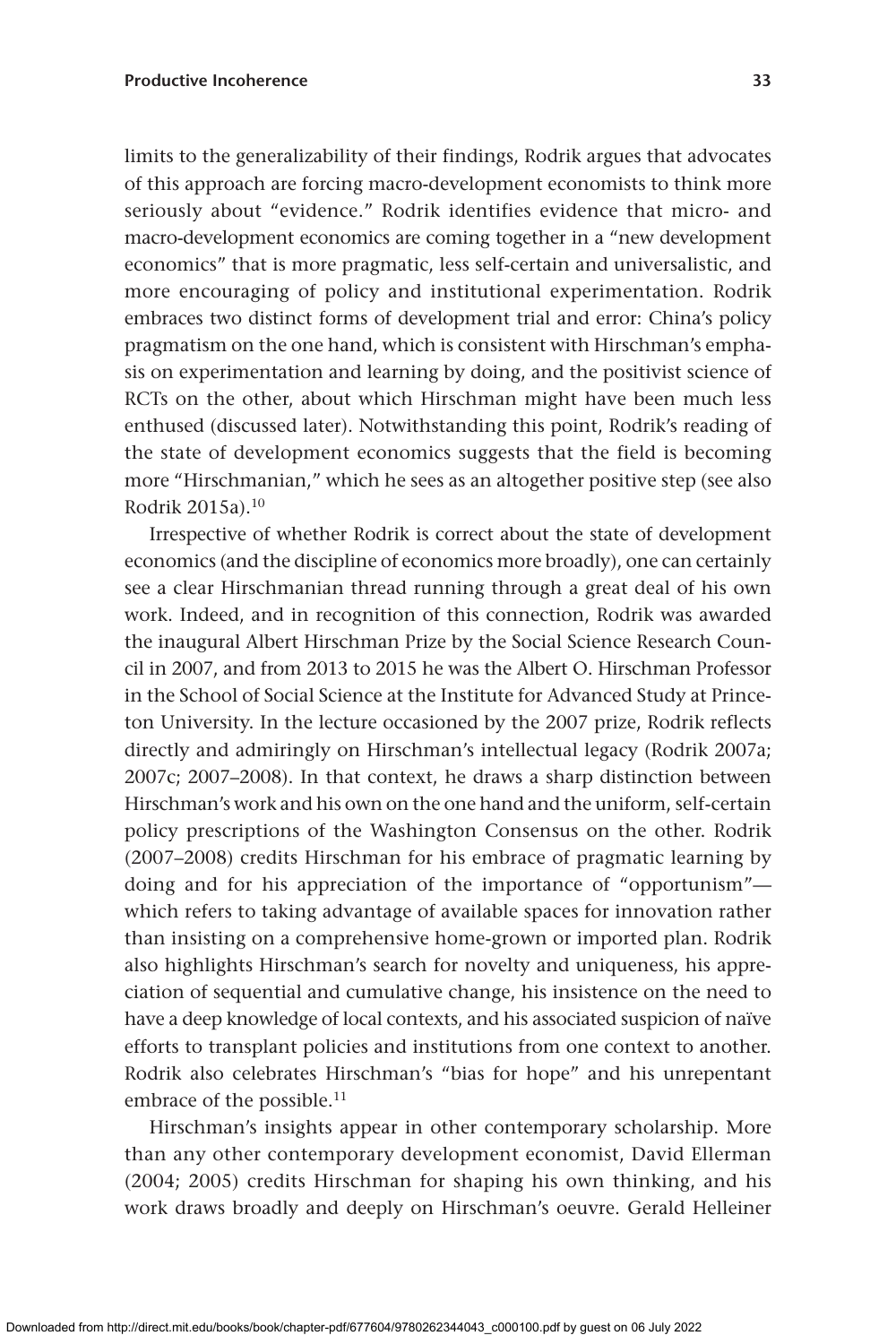(2010) uses Hirschman's seminal work on exit, voice, and loyalty as a lens through which one can understand the relationship between EMDEs and the BWIs (as we will discuss). One also finds a clear (and acknowledged) debt to Hirschman running through the work of a small number of other contemporary development economists.12 Several contemporary political scientists also draw productively on some of Hirschman's insights.13 On balance, however, Hirschman's work remains terribly underappreciated, with just a few insights attracting the attention of most contemporary scholars.

## **Hirschmanian Themes**

The failure to appreciate Hirschman's work is consequential and damaging. Hirschman's work offers a fresh and extraordinarily useful lens through which to make sense of the discontinuities and productive incoherence of the global financial crisis.

Which Hirschmanian themes provide guidance to observers of and participants in unfolding developments in the field of financial governance and developmental finance? For ease of exposition, I corral these themes under the categories of agent reactions to organizational failure; asymmetric economic relations; epistemic presumptions; failure of grand theoretical narratives and social engineering, and the related centrality of the diminutive, complex, and experimental; linkages and side effects; theoretical and ethical failures of development experts; and associated ideas around possibilism, futilism, and rhetoric. I begin with the best known of his insights and then move directly to themes that are most fertile for the task at hand.

#### **Agent Reactions to Organizational Failure**

Hirschman's *Exit, Voice and Loyalty: Responses to Decline in Firms, Organizations and States*, published in 1970, is among his best-known books, and it retains influence among academic economists, political scientists, and policymakers.14 Hirschman extended its central insights in several later works, including his 1978 essay "Exit, Voice, and the State" and his book *Essays in Trespassing* (1981, 209–284). Exit and voice refer to the two ways in which individuals can respond to their dissatisfaction with the performance of business enterprises, nonbusiness organizations, states, and other institutions of all sorts. The two strategies can curb or even reverse institutional decline. Exit involves "voting with one's feet" (i.e., finding a replacement), relying on the mechanism of competition to ensure adequate performance.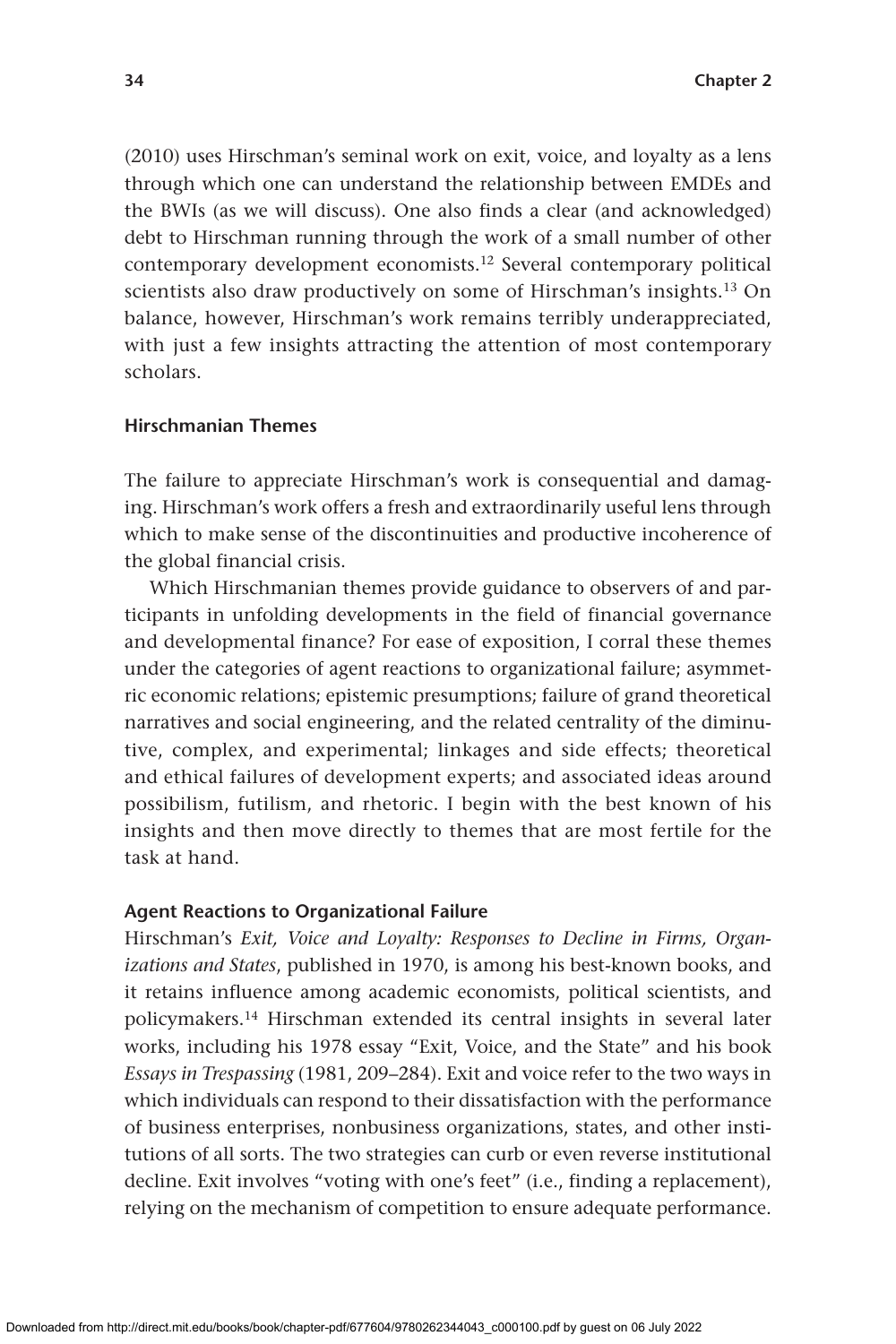#### **Productive Incoherence 35**

Voice involves "staying put" and mobilizing within an institution to bring about change. The exercise of voice depends on some degree of loyalty and trust. Loyalty constrains the propensity to exit and can thereby create the trust and the space necessary for performance improvements. Excessive loyalty, however, can suppress both voice and exit, and can consequently perpetuate poor performance.15

Hirschman notes that economists elevate exit over voice, presuming the former to be more efficient. He cites Milton Friedman's advocacy of vouchers and competition in public schools as a "near perfect example of the economist's bias in favor of exit and against voice" (Hirschman 1970, 17). Hirschman (1981[1978]) later acknowledged that exit could sometimes occasion states to pursue productive reform. Nevertheless, his work on exit, voice, and loyalty can be read as a warning about the "cult of exit" among economists.16 Hirschman argued that exit can undermine performance by eliminating the incentive to improve and weakening the effectiveness of voice, particularly since opportunities to exit are not randomly distributed. It is generally those possessing the greatest number of options, those who are most efficacious, mobile, and/or wealthy, who are able to exit poorly performing entities such as states or private institutions. In practice, this means that those with little leverage are left behind. Thus, authoritarian governments or poorly performing managers in public or private enterprises generally prefer to have their harshest critics exit. In typically elegant prose, Hirschman (1970, 59, emphasis in original) described this dynamic as "an oppression of the weak by the incompetent and an exploitation of the poor by the lazy which is the more durable and stifling as it is both *unambitious and escapable*."

## **Asymmetric Economic Relations and the Molding of National Interests**

Among political scientists working within international relations, Hirschman's first book, *National Power and the Structure of Foreign Trade* (Hirschman 1980[1945]), is regarded as a classic. Hirschman examines German trade and foreign policy in the interwar period to illustrate the ways in which economic policy can be used as an instrument of statecraft. He shows that asymmetric international economic relations carry the potential for coercion. In a bilateral trade relationship involving countries of disparate size, for example, the larger, more powerful state has influence over the smaller, weaker state since the opportunity costs of terminating the relationship are greater for the weaker state. Hirschman's argument appears uncontroversial today. But at the time it challenged the traditional liberal idea that greater economic integration promotes fairly dispersed benefits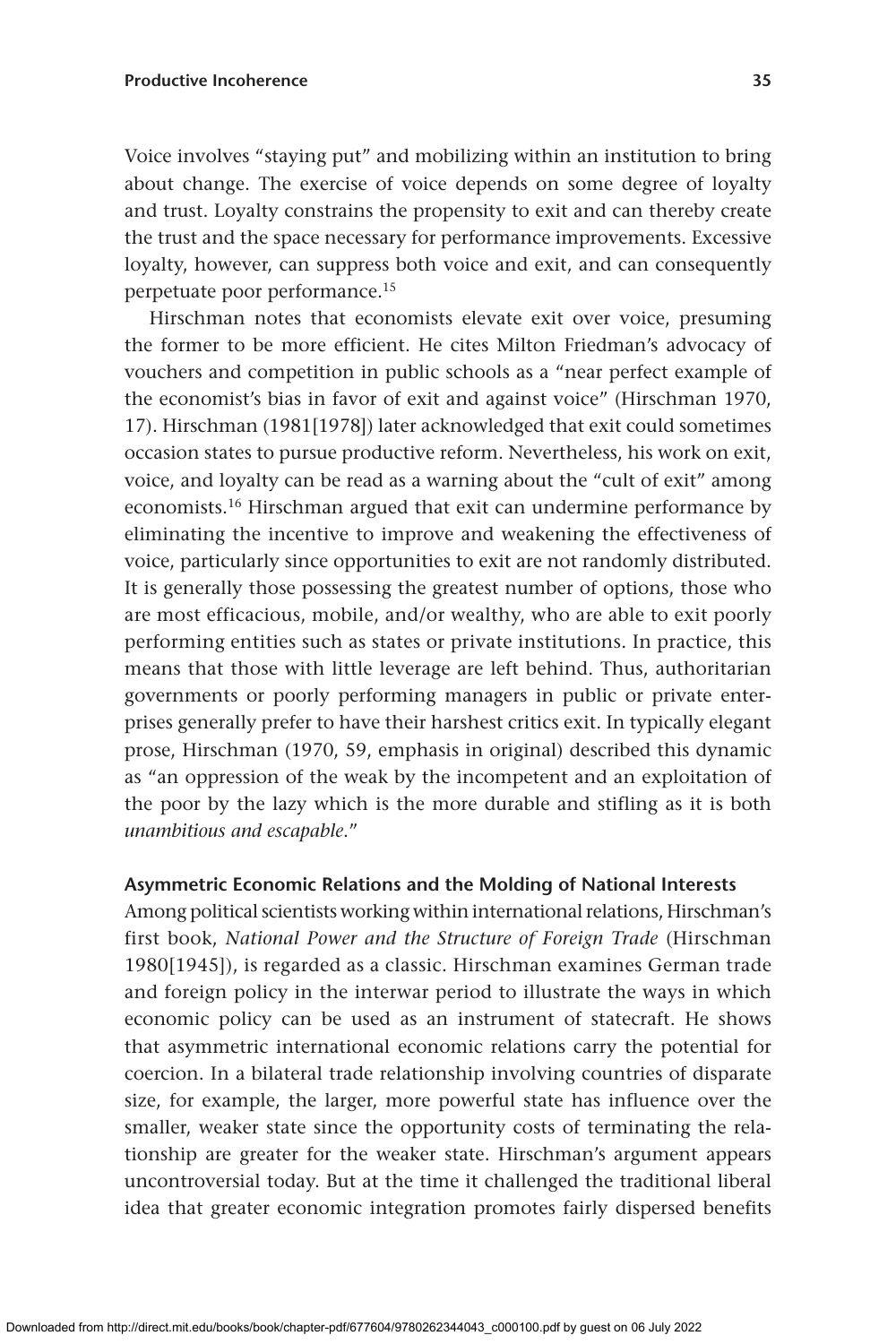and hence cooperation among nations (Adelman 2013b, 213). Hirschman also broke with the standard mercantilist view that running a trade deficit necessarily undermines economic power. Instead, he showed that a state can exert coercive power over another with which it runs a trade deficit as its trade partner grows dependent on the foreign market (Drezner 2013). These arguments shed light not only on trade arrangements in the interwar era but also on trade and financial relations in a variety of national and historical contexts, including the contemporary conjuncture. Hirschman's insights are also useful for understanding the coercive power inherent in other types of asymmetric economic relations, such as those involved in North-South trade and investment agreements and the provision of support by large actors (such as the IMF) to states in crisis.

A less widely appreciated, though more innovative and useful, thesis appears in Hirschman's *National Power and the Structure of Foreign Trade* (see Abdelal and Kirshner 1999–2000, 120–121, 156; Kirshner 1997, chap. 4; 2014a). The thesis concerns the power to mold perceptions of national interest. Hirschman demonstrates that the economic incentives available in asymmetric relations can have profound political consequences in smaller, weaker states by shifting the domestic balance of power. Asymmetric relationships can reconfigure foreign policy choices and reshape the perception of national interest by "conditioning" smaller states. Such conditioning is evident in the creation of a "friendly attitude" in the smaller state vis-à-vis the larger state's priorities. Foreign policy decisions in the smaller state may come to reflect the growing influence of domestic interest groups that perceive an alignment between their country's national interests and those of the larger state.

As with Hirschman's argument about coercion, his perspective on the malleability of national interests sheds light on the subtle yet powerful effects of a number of bilateral and multilateral trade and financial arrangements (see cases in Abdelal and Kirshner [1999–2000] and Kirshner [1997, chap. 4]). In addition, and as Kirshner (2014a) argues, Hirschman's notion of preference and interest malleability is relevant to understanding the conditioning effects of American monetary power. For instance, the concept helps to explain the diffusion of capital account liberalization and the U.S. model of light touch financial regulation prior to the global crisis. "Conditioning effects" have since contributed to the emerging recalibration of national interest across EMDEs toward China and other rising financial powers and away from the United States and the IMF. These insights might also be useful for understanding whether and how the expansion of existing financial arrangements and the creation of new ones in EMDEs might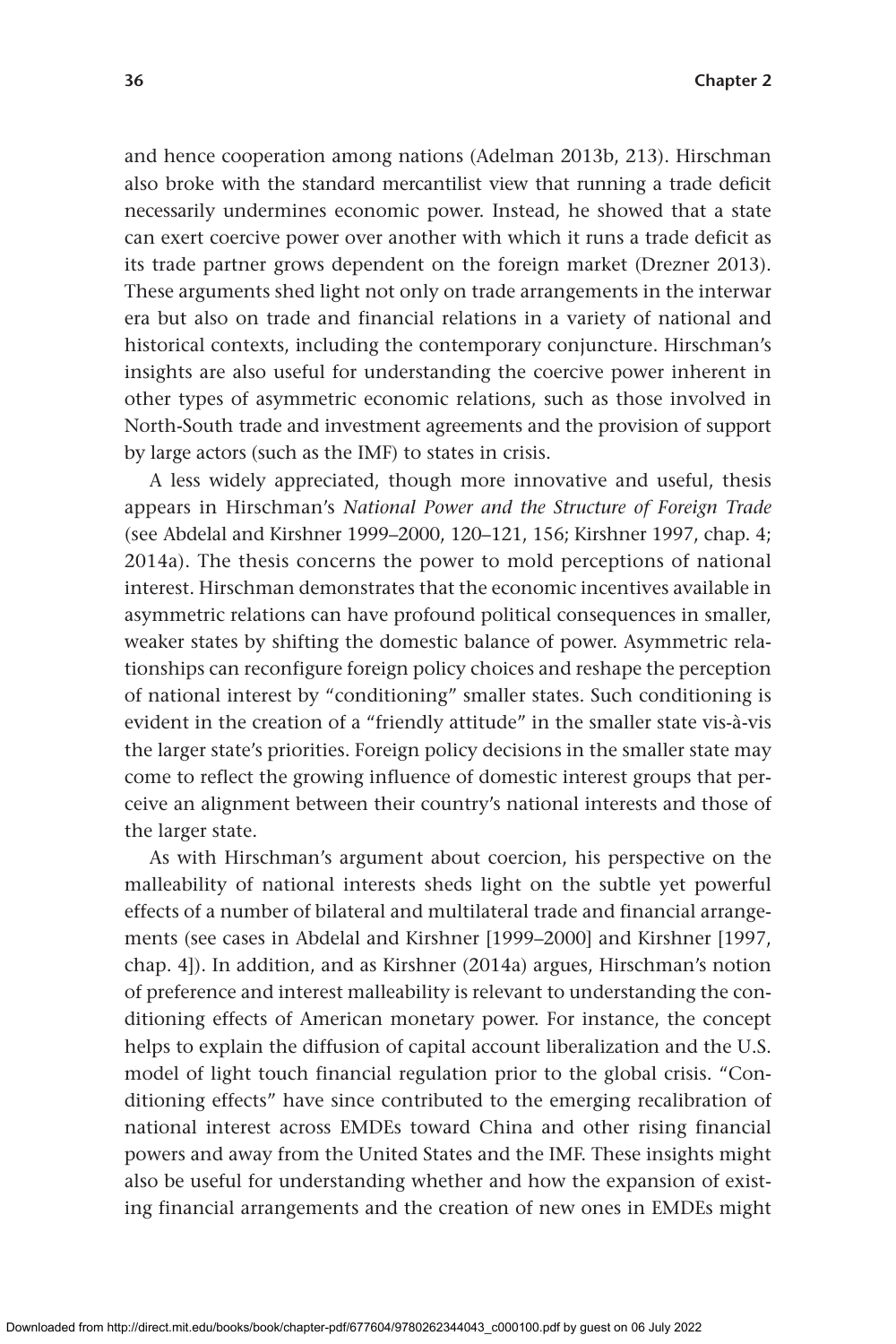ultimately reshape perceptions of national interest on the part of smaller (and poorer) states (see chapter 6).

#### **Linkages and Side Effects**

Hirschman's work on "backwards and forwards linkages" has had some influence in development economics and in discussions of economic development policy. He introduced these concepts in *The Strategy of Economic Development* and elaborated them in later works (e.g., Hirschman 2013[1981a]). The basic idea is straightforward: certain economic activities can create the propitious conditions for new upstream or downstream economic, political, or social capabilities. The idea of linkages grew out of Hirschman's view that growth should be thought of as an unbalanced process and that strategies should focus around targeted rather than comprehensive, grand plans.17

Hirschman also highlighted the essential role of "side effects," which were far more than the unintended ramifications of a project. Side effects are "*inputs essential to the realization of the project's principal effect and purpose*" (Hirschman 1967a, 149, emphasis in original, cited in Alacevich 2014). For example, a project might establish as an unintended consequence new networks that turn out to be vital to the project's success even though the centrality of the networks was not envisioned at its outset.

## **Epistemic Issues: Uncertainty, the Limits of Intelligibility, and the Power of the "Hiding Hand"**

An important theme in Hirschman's work is the idea that knowledge is incomplete, tacit, partial, and dispersed. Like Keynes and Hayek, Hirschman took knowledge of the future to be fundamentally uncertain (Hirschman 2013[1970]). Following Knight (1971[1921]) and Keynes, he distinguished between probabilistic risk and (inherently) immeasurable uncertainty (Alacevich 2014). Hirschman likened the need for predictability—which entailed a scientistic trend that embraced epistemic certainty and parsimony along with the search for general laws and grand paradigms—to neuroses that afflicted the social sciences (Hirschman 1967a, chap. 1; 2013[1970], 138; 2013[1971]; Adelman 2013a, introduction, 137; 2013b, introduction).<sup>18</sup> Hirschman identifies Amartya Sen as a fellow skeptic of overdone reductionism, and he endorses Sen's observation that much is to be gained by making things more complicated (Hirschman 2013[1986a], 249). In Hirschman's words, "let us beware of excessive parsimony!" (ibid., 262).

Hirschman called for appreciation of irreducible complexity (Adelman 2013b, 13). He asked, "Is it not in the interest of social science to embrace complexity, be it at some sacrifice of its claim to predictive power?"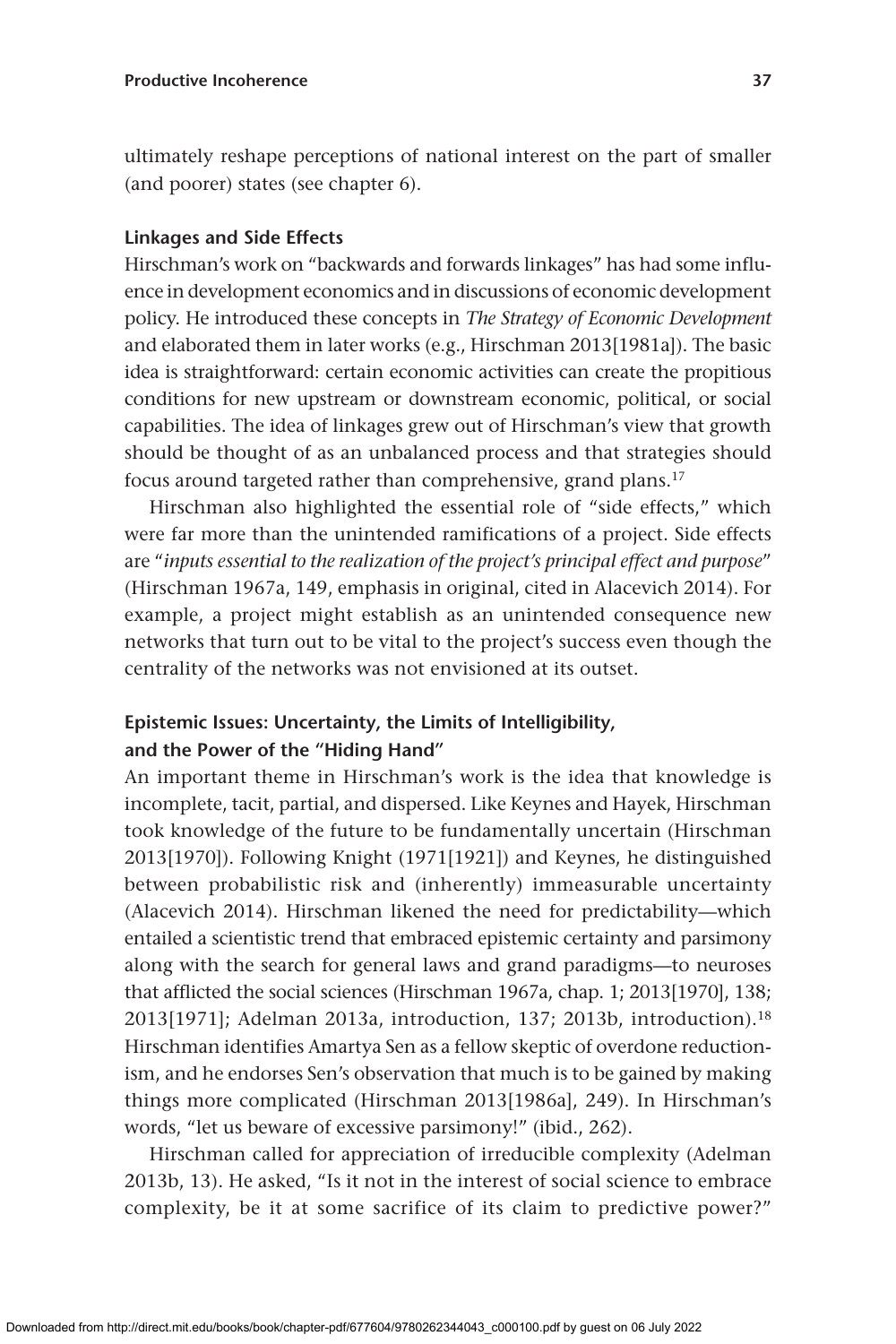(Hirschman 2013[1986b], 243). The commitment to complexity was both epistemic and practical. For Hirschman, the outcome of any intervention is unknowable in advance since it is always confounded by the "*balance* of the contending forces that are set in motion" and the totality of circumstances at the time of the intervention, neither of which was accessible to the researcher (Hirschman 2013[1970], 150, emphasis in original). In this and many other respects (discussed later), Hirschman anticipated a paradigm shift in economics, now just under way, toward understanding the economy as a "complex adaptive system" that features constant evolution and abrupt shifts, and, notably, the absence of sufficiently powerful equilibrating mechanisms (such as the Walrasian auctioneer) that can be relied on to bring an economy in a disequilibrium state back into equilibrium (Kirman 2016).

In Hirschman's view, attempts by social scientists to domesticate what was fundamentally uncertain, disorderly, contingent, and complex had troubling consequences for EMDEs. For Hirschman, as for Hayek (whom he drew on admiringly), there were "limits to 'intelligibility' of our complex world" (Adelman 2013b, 238; see Hayek 2014[1944], 181).19 For Hayek, of course, the limits to intelligibility had determinant policy implications; namely, that it is impossible for any social planning agency to acquire the full range of information necessary to improve outcomes in a complex economy. Thus, for Hayek, it is only through the "'spontaneous order' of the competitive market that the diverse and ever changing plans of numerous economic actors, responding to unpredictable and complex shifts in the world, can be reconciled with each other" (Chang 2014, 101). For Hirschman, the failure of development economists and practitioners to appreciate complexity and the limits of knowledge led them to treat poorer countries as essentially simple systems that were analytically tractable. This epistemic error opened up EMDEs as fertile ground for model building, grand paradigms, programming, expert control, and quick fixes (Hirschman 2013[1970], 144).20

Hirschman's commitments to uncertainty, contingency, and complexity are a constant in his work.<sup>21</sup> His epistemic position was placed in particularly sharp relief in a project that he conducted for the World Bank during the 1960s. The project culminated in the 1967 book *Development Projects Observed*. The way in which Hirschman operationalized his epistemic views in the project led to an irreconcilable disagreement with the World Bank. The institution's staff ultimately ignored the work. This episode bears attention since it illustrates so well the nature of Hirschman's thinking and his break with the prevailing norms of social science in the 1960s and subsequent decades.<sup>22</sup>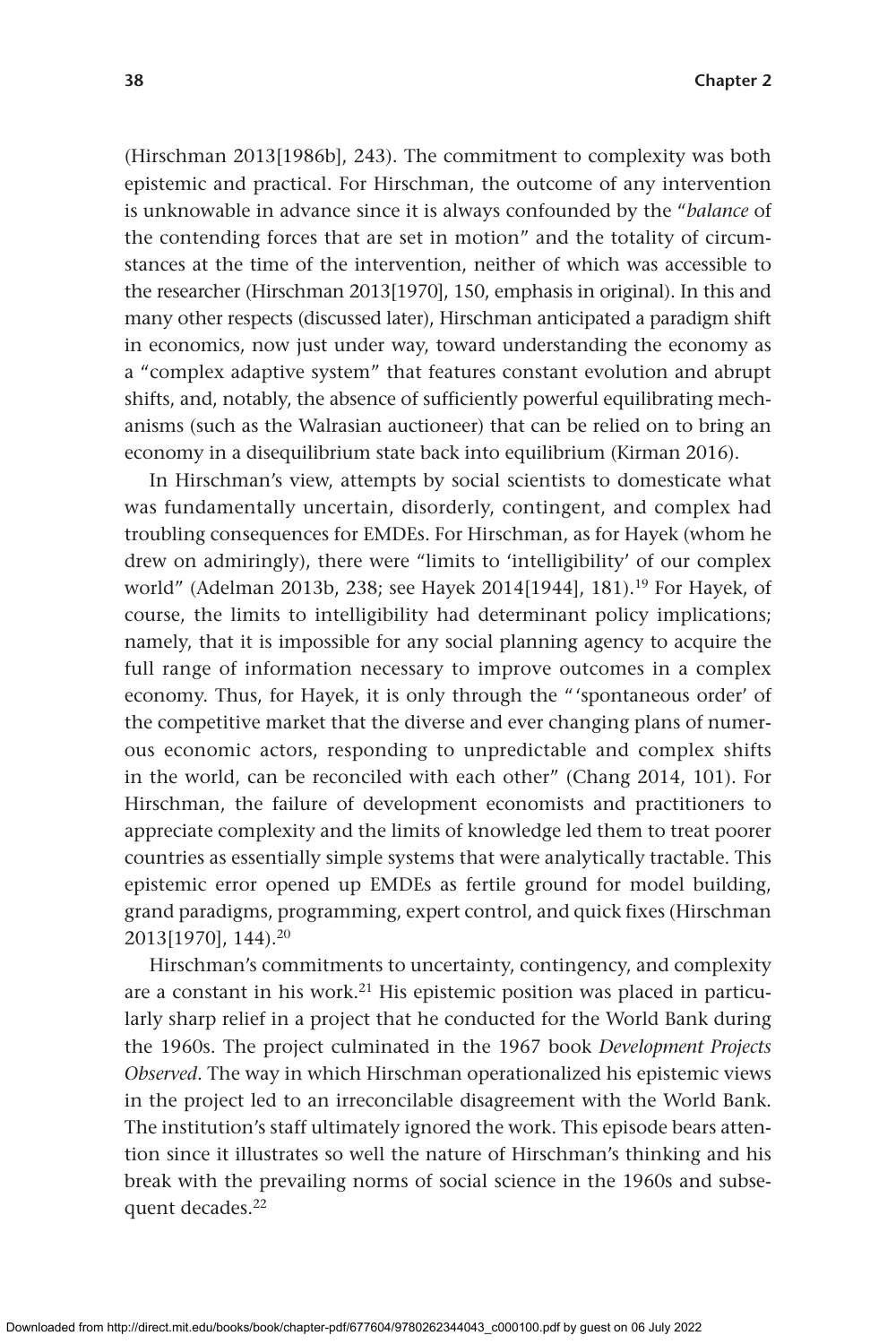#### **Productive Incoherence 39**

In the spring of 1963, Hirschman proposed to the World Bank that he enter into what was then unchartered territory for the institution. This involved conducting extensive fieldwork for the institution in Asia, Africa, Latin America, and (after the advice of World Bank staff) southern Italy during 1964 and 1965. Hirschman examined the direct effects and the broad repercussions of various World Bank projects on the economy and society, with the ultimate aim of improving general elements of project appraisal, design, and management. The Bank's staff was expecting something akin to a manual that would provide concrete, generalizable tools for evaluation, such as ways to calculate the economic return on a project. But this is not what Hirschman submitted, either in a detailed, methodologically focused "Interim Observations" memo midway through the project or in the manuscript that was the project's final output. Instead, Hirschman urged a change in epistemic perspective at the institution, and in the interim memo he argued that it should avoid the "air of pat certainty" and work to "visualize the uncertainties," "the element of the unknown," and the "unexpected" that surrounds all projects.<sup>23</sup> Key uncertainties highlighted by Hirschman involve the ability to completely map out a project upon its launch, and the degree to which economic, social, and political change can interfere with project implementation. These uncertainties deflect projects from their anticipated course (Hirschman 1967a; Alacevich 2014, 150– 151, 159).24

Hirschman's call for what amounted to a paradigm shift came several decades too soon. The profession was not yet ready to embrace the radical theoretical and practical implications of complexity. Hirschman's report was summarily dismissed (Alacevich 2014, 153–163). Some saw it as impractical; others saw it as simply incorrect—as a misrepresentation of what the institution was already doing. Still others dismissed it because of Hirschman's complete lack of interest in quantitative evaluations. Instead, he focused on developing qualitative analyses, comparing what he termed the "personal profiles" of projects, which included detailed historical reconstructions and consideration of their larger political and social contexts (ibid., 153–159).25

The first chapter of *Development Projects Observed*, "The Principle of the Hiding Hand," appeared as an essay in *Public Interest*. The essay is a particularly rich exemplar of Hirschman's epistemic commitments. Hirschman's clients, however, found it "thin," misspecified, and not useful as a guide to strategy (Alacevich 2014, 156).<sup>26</sup>

The Hiding Hand concept (the capitalization is Hirschman's) was of course a rhetorical play on Adam Smith's invisible hand, and it reflected Hirschman's recognition that actors always operate in a state of uncertainty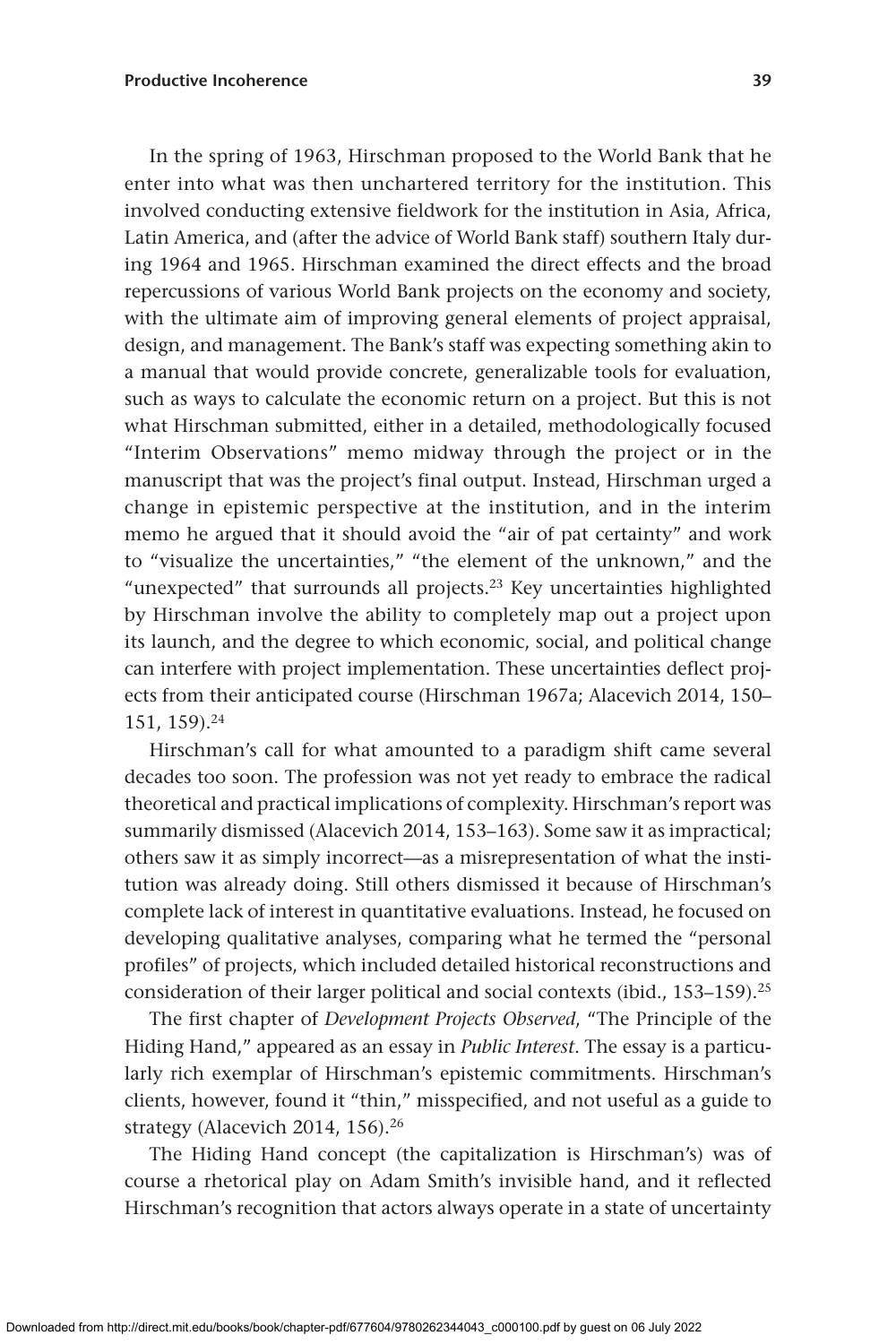and ignorance. But rather than inhibiting or distorting action, Hirschman saw uncertainty, ignorance, and error as potential drivers of productive action by policy entrepreneurs, just as Keynes emphasized the animal spirits that took hold among private investors and led them to risk adventures that were not warranted by the cold, hard facts. Underestimating problems (e.g., regarding a project's cost or the obstacles that could stymie it) propelled projects forward that would not be initiated in the presence of full information. In Hirschman's words, the Hiding Hand "beneficially hides difficulties from us. . . . People typically take on and plunge into new tasks because of the erroneously presumed *absence* of a challenge, because the task looks easier and more manageable than it will turn out to be (Hirschman 1967a, 12, emphasis in original). Once a project is initiated, project participants are challenged to develop creative solutions to the unforeseen problems that have arisen. The strategies they devise out of necessity can have positive and lasting spillover effects. Thus, predictive and other errors can breed success: actors can and sometimes do respond to crises creatively when they misjudge the nature of a task (ibid., 12). As Hirschman (1967a, 13) put it, "Our more lofty achievements, such as economic, social, or political progress, could have come about by stumbling rather than through careful planning, rational behavior, and the courageous taking up of a clearly perceived challenge."27

Hirschman's distinct vision of development followed from his epistemic commitments. In the words of his biographer Adelman, Hirschman's work is marked by the view that "the study of social change, if it is to be helpful, he felt, should rethink the typical reliance on predictions according to laws of change and consider instead the analysis of possibilities and alternatives for social change" (Adelman 2013a, 137). An essay Hirschman jointly authored with Charles Lindblom makes this point: "It is clearly impossible to specify in advance the optimal doses of . . . various policies under different circumstances. The art of promoting economic development . . . and constructive policymaking . . . consists, then, in acquiring a feeling for these doses" (Hirschman and Lindblom 1971[1962], 83–84).<sup>28</sup> Complicating matters further, beliefs can exert causal effects. In the contemporary vernacular, we might say that Hirschman viewed ideas as constitutive and not just reflections of the world. In the words of his biographer, Hirschman thought that "how we understand the world affects how we might change it" (Adelman 2013a, xvii).<sup>29</sup> For Hirschman, then, there was no uniform, timeless, context-independent set of factors (such as economic fundamentals) that determine the success or failure of a project. Societies are irreducibly complex, the future is fundamentally unknowable, economies are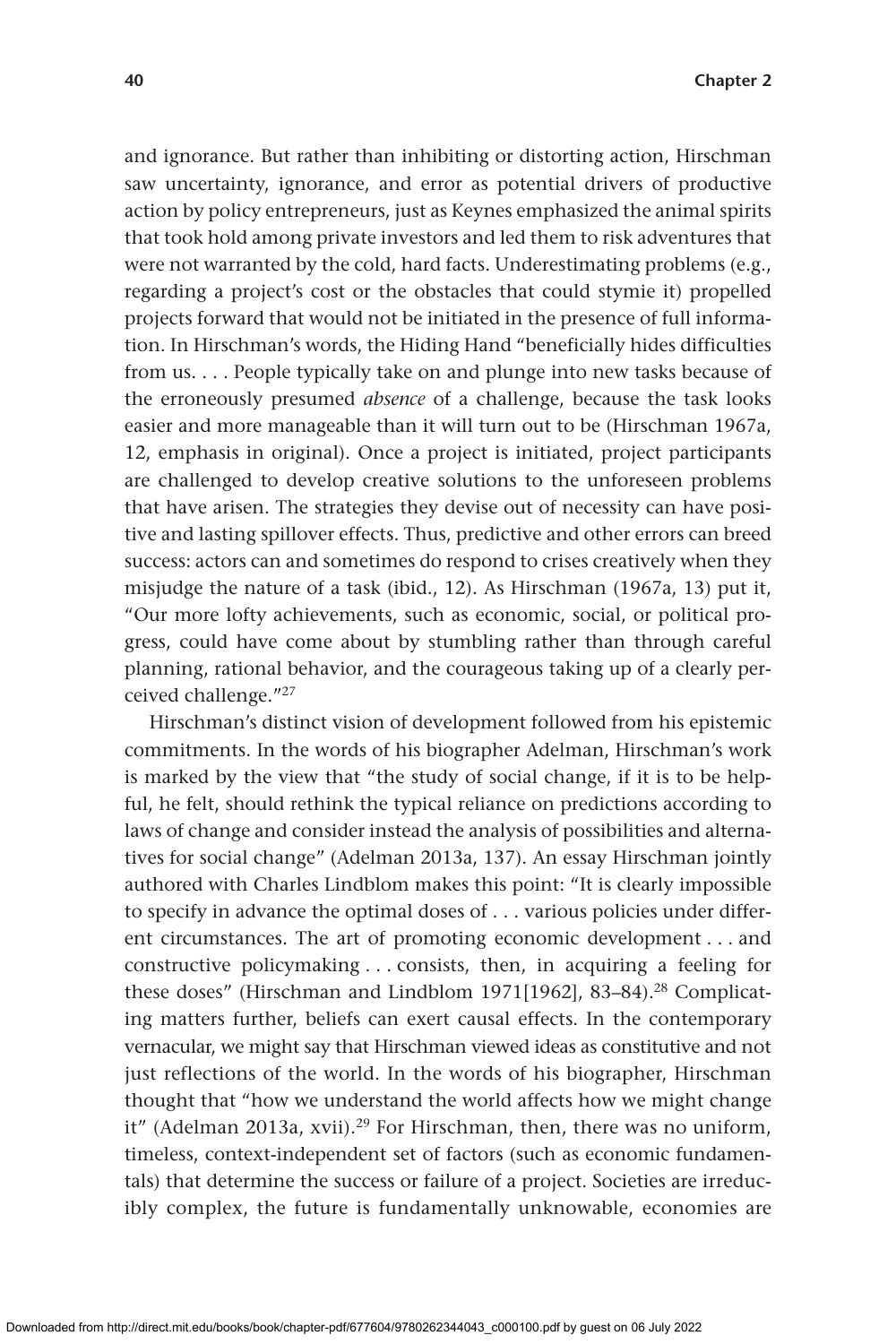constantly in flux, and even efforts to know the world affect outcomes that arise within it (Hirschman and Lindblom 1971[1962], 83–84).30

## **The Failure of Grand Theoretical Narratives and Uniform Solutions**

Hirschman's epistemic commitments underlay his critique of what he saw as "compulsive and mindless" reductionist theorizing in the service of easy causal explanations, quick fixes, and simpleminded solutions to complex challenges (Hirschman 2013[1970], 138).<sup>31</sup> In his view, ignoring the importance of uncertainty led economists to articulate excessively ambitious paradigms that not only oversimplified but also sought to domesticate the real world of messy, complex social environments in pursuit of predictability and order. Paradigm thinking often induced what Adelman describes as Hirschman's rejection of the "mindless overconfidence in the solvability of all problems or its twin, the fatalism that nothing can be changed willfully at all" (Adelman 2013a, xvi; Hirschman 2013[1971]).32

Hirschman's view of quick fixes and uniform solutions was also reflected in his rejection of what he termed the "obstacles to development" thesis (Hirschman 1965; 2013[1968b]; Adelman 2013b, 433–435). The obstacle thesis refers to economists' common tendency to search for and find a singular, new, fundamental obstacle to development (such as the shortage of capital) and to rewrite the history of development failures or successes based on the presence, absence, or elimination of this obstacle (Hirschman 1965; 2013[1970]).33 Hirschman (1965) showed that certain commonly identified obstacles to development could turn out to be assets, that some were not obstacles at all, and that the elimination of certain obstacles could be postponed indefinitely. Attachment to the tradition of identifying obstacles necessarily led to simplistic, homogeneous prescriptions for development. Were Hirschman writing today, he could easily identify obstacle thinking in recent development fads that, for example, focus variously on property rights, social capital, microfinance, and, as of this writing, infrastructure.

Hirschman's impatience with grand narratives, the pursuit of perfection in ambitious utopian projects, and other forms of social engineering applied to plans from all political entrepreneurs—communists of the 1930s, advocates of "big push" and "balanced growth" models of the 1960s, and neoliberals of the 1980s and 1990s (Adelman 2013a, viii).<sup>34</sup> In place of social engineering, Hirschman advocated what he termed "immersion in the particular" (Alacevich 2014, 142; Hirschman 1967a, 2) and the need to liberate practice from the straitjacket of reductionist models that provided justification for encompassing, homogenous programs. The universalist approach "hindered rather than helped" since it precluded consideration of alternative or diverse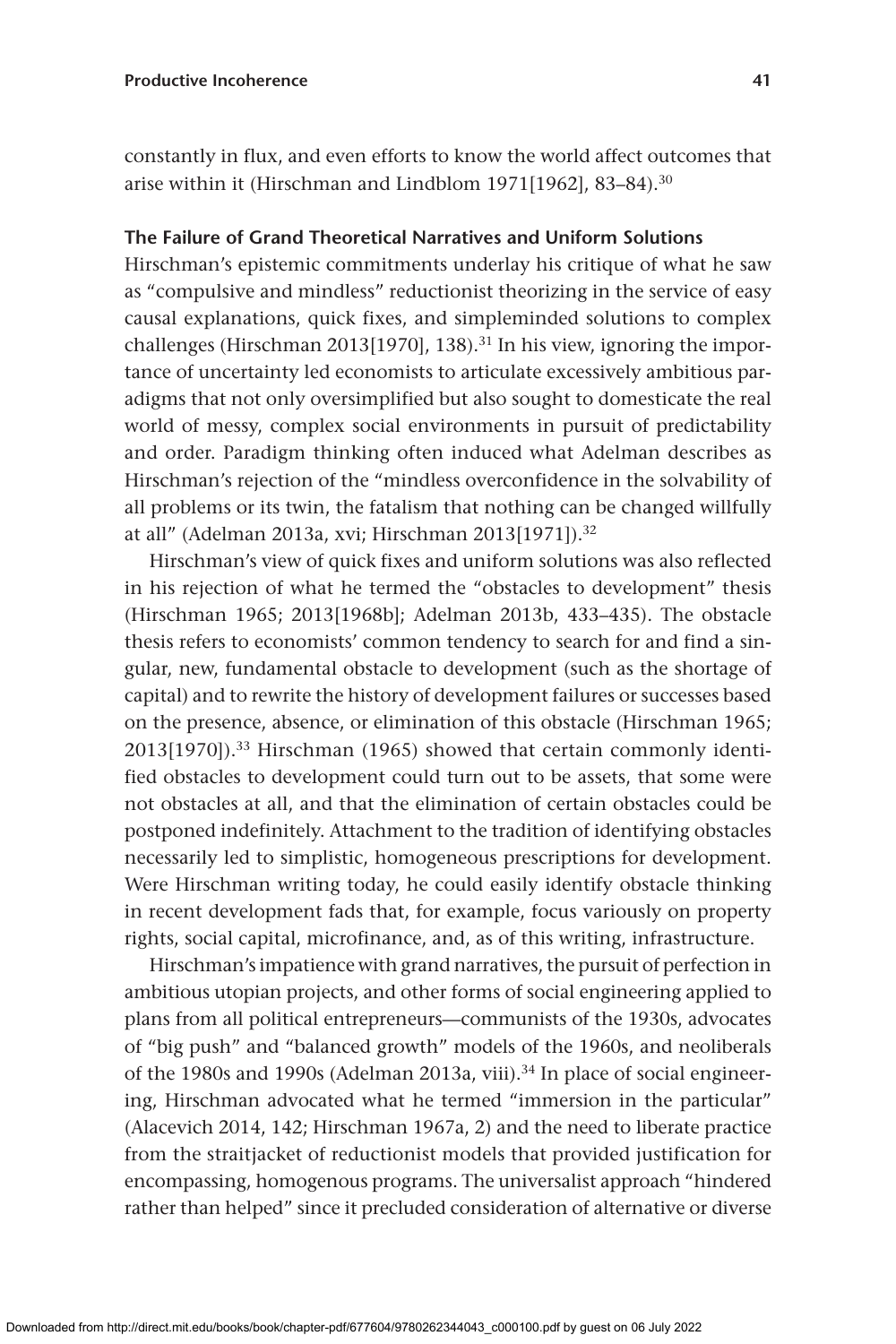paths to development (Adelman 2013b, 340; Hirschman 2013[1986a]).<sup>35</sup> Hirschman's approach instead was one of improvisation in pursuit of multiple development paths, not implementation of a pristine policy blueprint. He favored complexity, messiness, specificity, and contingency in contrast to what he saw as theoretically sanctioned, paradigm-based uniform solutions (Hirschman 1965; 1967a; 1969[1958]; 1973[1963]; 2013[1970]; 2013[1971]). In reflecting on his own work, Hirschman said, "With this conclusion I can lay claim to at least one element of continuity in my thought: the refusal to define 'one best way'" (Hirschman 1995, 76). This view was consistent with the work of economic historian Alexander Gerschenkron (1962), whose work illustrated the multiplicity and uniqueness of development trajectories in a variety of national contexts (Hirschman 2013[1981b], 58–59). As Alacevich (2014, 141) argues, Hirschman's focus on the particular and the complex was consistent with and helped to inspire the move away from grand theory in development economics in the late 1950s to mid-1960s.<sup>36</sup>

#### **The Centrality of the Diminutive, the Complex, and the Experimental**

Hirschman's epistemic and normative views informed his complex understanding of social change in other ways as well. As suggested, he rejected the common tendency to assess ex ante the significance of particular changes or innovations. He wrote of the tendency to dismiss reform, a tendency that reflected both a deep-seated skepticism and the epistemic certainty that dominated social science in his time, and indeed continues to infuse much work today. In this connection, he made an observation that is central to a proper understanding of the contemporary conjuncture, as I will demonstrate throughout this book:

A distinction is often made between "real" and "apparent" or between "fundamental" and "superficial" changes: This device permits one to categorize as superficial a great number of changes that have, in effect, taken place and to assert in consequence that there has not yet been any real change. The decision to assert that *real* change has occurred is made to hinge on one or several tests. . . . But to set up such demanding tests is in itself an indication of a special difficulty and reluctance to concede change except when it simply can no longer be denied. (Hirschman 2013[1968b], 37, emphasis in original)

Hirschman's commitments led him to embrace the diminutive, which he argued could be the building block of meaningful, path-dependent reform and widespread change (Adelman 2013a, vii–viii; Hirschman 2013[1968b]; 2013[1970]; 2013[1971]). Hirschman viewed the task of the development intellectual and practitioner as finding "seams in even the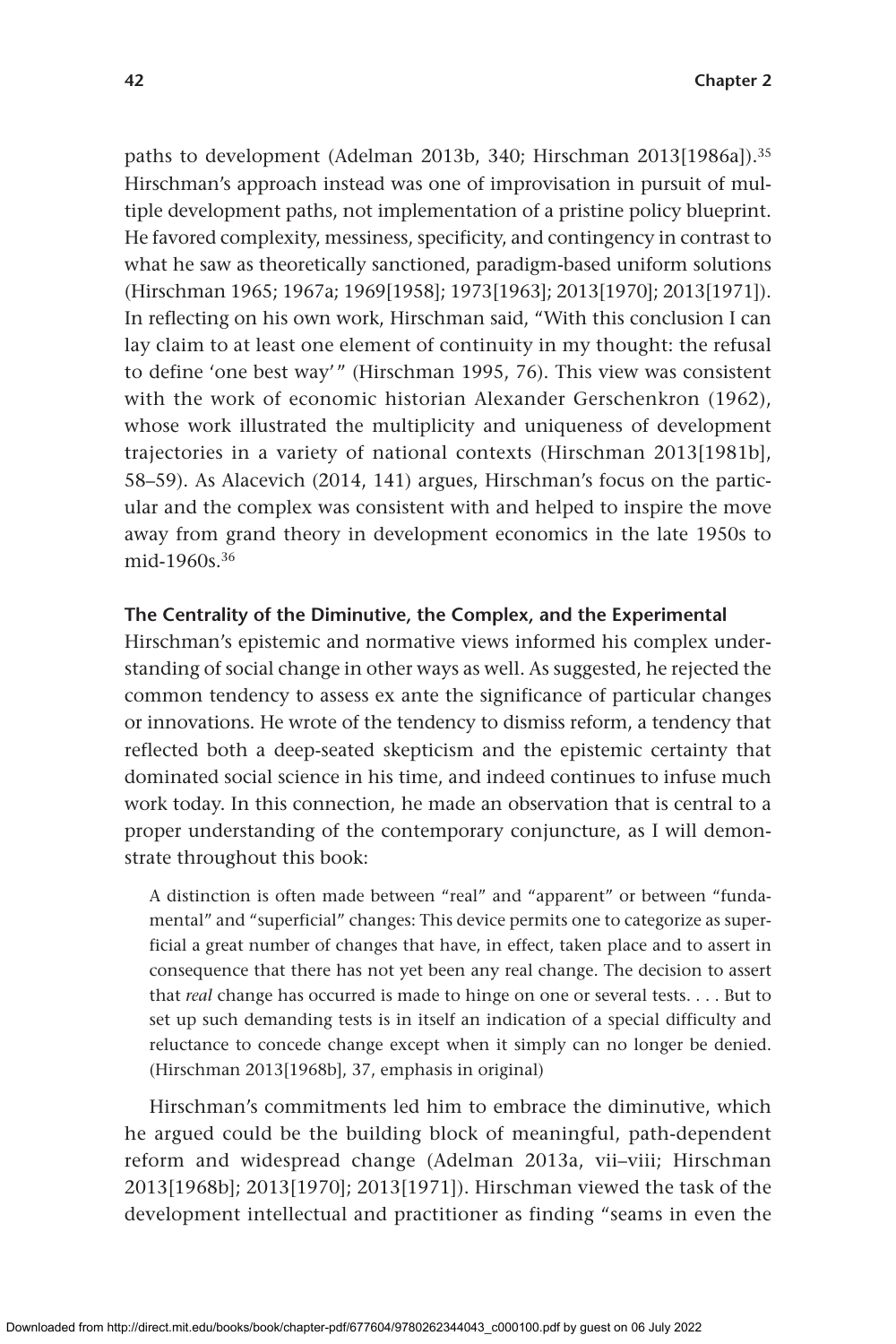most impregnable structures" in order to find "openings and prospective alternatives" (Adelman 2013a, vii–viii), a theme that resonates today with certain policy analysts (see Levin et al. 2012, and citations therein). This meant "challenging . . . the euphoric conviction that one could change everything at once—given the 'necessary conditions'" and led him to articulate an approach that "favored strategic focus over comprehensive breadth" (Adelman 2013a, vii–viii). In this connection, Hirschman said, "To look at unbalanced growth means, in other words, to look at the dynamics of the development process *in the small*" (Hirschman 1969[1958], ix, emphasis in original).

This view of change implied the need to be open to and welcome the unexpected (Hirschman 2013[1970]) and the related need for small-scale experimentation, or what Lindblom (1979; 1959) termed "muddling through." As Lindblom argues, "'Muddling through'—or incrementalism . . . is and ought to be the usual method of policymaking. . . . [Indeed] no more than muddling through—is ordinarily possible" (Lindblom 1979, 517). Hirschman and Lindblom (1971[1962], e.g., 77) explored this theme, arguing that policymakers should steer away from "integrated planning," meaning development models that focus on "big pushes," balanced growth, and so forth, and instead pursue piecemeal reform in a spirit of opportunism and open-mindedness.37

By now I hope it is clear that Hirschman was deeply suspicious of what I have termed coherence, which is predicated on the notion of the social world as a simple social system where everything fits and where the structure determines what can and cannot work, what is and is not possible. He believed that it was imperative to learn from small-scale, gradual initiatives and from multiple examples, to recognize uniqueness and the specificity of experiences, and to appreciate the possibility of a great many sequences rather than seek universal dictates in a reductive theory (Hirschman 1965; 1969[1958]; 1973[1963]; 2013[1970]; 2013[1971], 22).38 As Fukuyama (2013) rightly notes, Hirschman's embrace of experimentation did not involve radical or revolutionary change. What Hirschman termed "reform mongering" involved gradualism and small-scale change by democratic governments. In *Development Projects Observed*, Hirschman (1967a, 19) argued that projects "should be developed as much as possible in an experimental spirit, in the style of a pilot project gathering strength and experience gradually, so that they may escape being classed and closed down as failures in their infancy." He further argued that "projects whose potential difficulties and disappointments are apt to manifest themselves at an early stage should be administered by agencies having a long-term commitment to the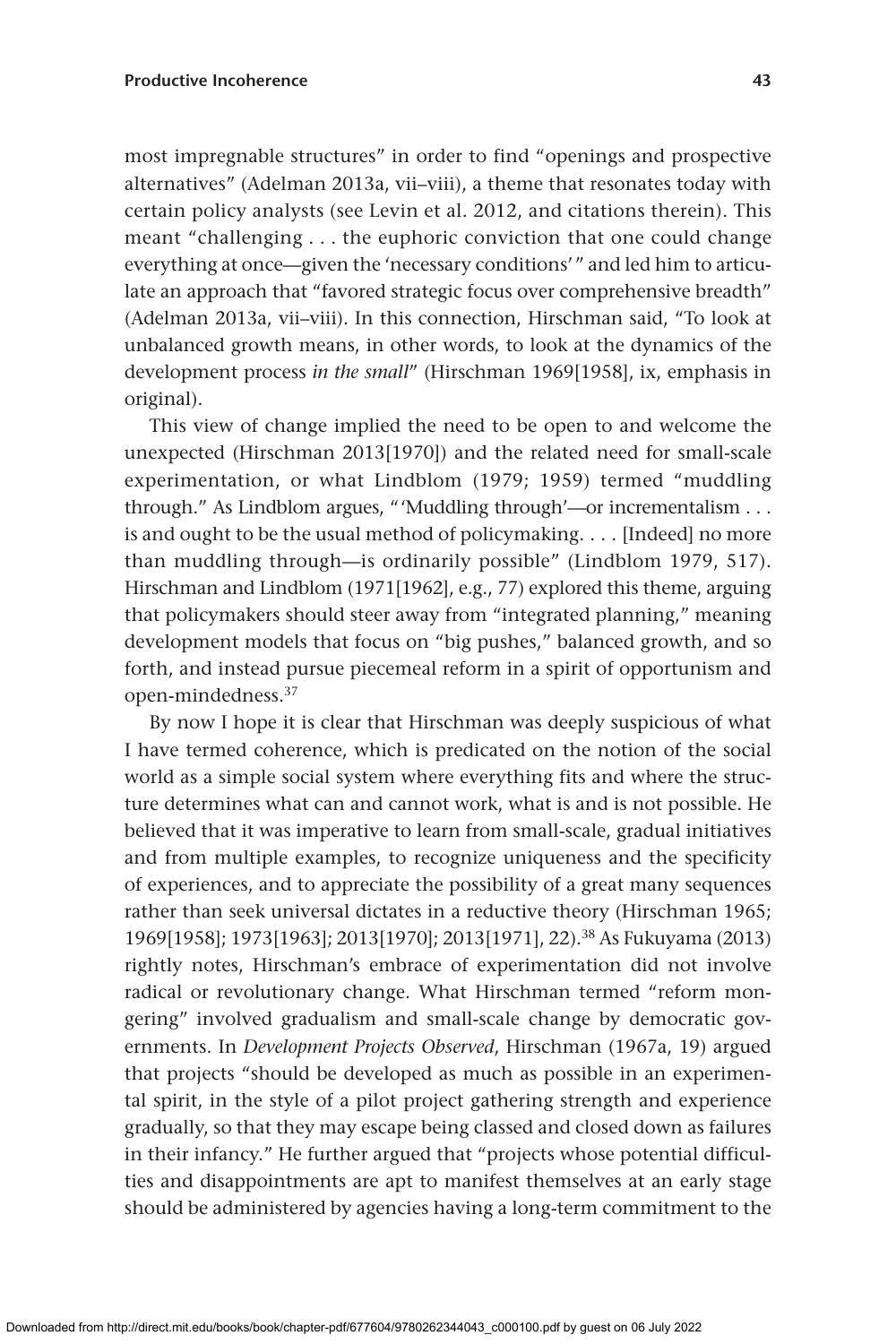success of the projects" (ibid.). Elsewhere Hirschman wrote of the importance of the "propensity to experiment and to improvise" (Adelman 2013b, 323; Hirschman 1971[1957], 259).39 In *Journeys toward Progress*, Hirschman (1973[1963]) demonstrated through careful case studies that slow reform mongering in Chile, Brazil, and Colombia eventually brought about significant progress, even though some well-intentioned reforms had negative effects and others were plagued by misperceptions and mistakes made by reformers and their foreign advisers (see Fukuyama 2013).

Taking a page directly from Hirschman, Ellerman (2004; 2005; 2014) asserts the importance of adaptive, pragmatic searching; horizontal (south to south) peer group monitoring; and a process of "social or open learning" in development. This involves fostering parallel experiments (which he sees as necessary for learning under uncertainty), pooling the experience of actual projects, seeing what works and comparing results, and promoting cross learning to ratchet up performance of the whole group (Ellerman 2005, 163–165, 234–239).40 Ellerman offers the small-scale, gradual, incremental, and pragmatic adjustment of China's economic policies as an exemplar of a Hirschmanian approach (ibid., 196–197).<sup>41</sup> Rodrik's work (including his collaborative work on "growth diagnostics") is likewise characterized by an embrace of targeted as opposed to across-the-board policies, institutional innovation, and monitoring and evaluation as strategies to discover what does and does not work (Rodrik 2007b, especially chap. 2; 2007–2008; 2009a; Hausmann, Rodrik, and Velasco 2008; Hausmann, Pritchett, and Rodrik 2005).42 Like Ellerman, Rodrik sees China as engaging in "experimental gradualism." He also notes that the case of China demonstrates that experimentation need not be limited in scope and can even extend to the national level (Rodrik 2009a, 43–45). Easterly's and McMillan's work has also been marked by an embrace of the "piecemeal" and a commitment to "searching" as opposed to grand, comprehensive, utopian plans (Easterly 2001; 2006; 2008; 2014; McMillan 2008; see discussion in DeMartino 2011, 17, fns1, 5, 141–150). These commitments impart a clear Hirschmanian flavor to Easterly's and McMillan's work, though their explicit intellectual inspirations are drawn from Popper (1957; 1971) and, in Easterly's case, Hayek (2014[1944]).

#### **The Development Expert: Ethical Duties and Failures**

Hirschman's epistemic and normative views bear directly on his conception of the ethical responsibilities of the researcher and development practitioner. Hirschman had an ethical commitment to the view that the people of the developing world could and should be the architects of their own unscripted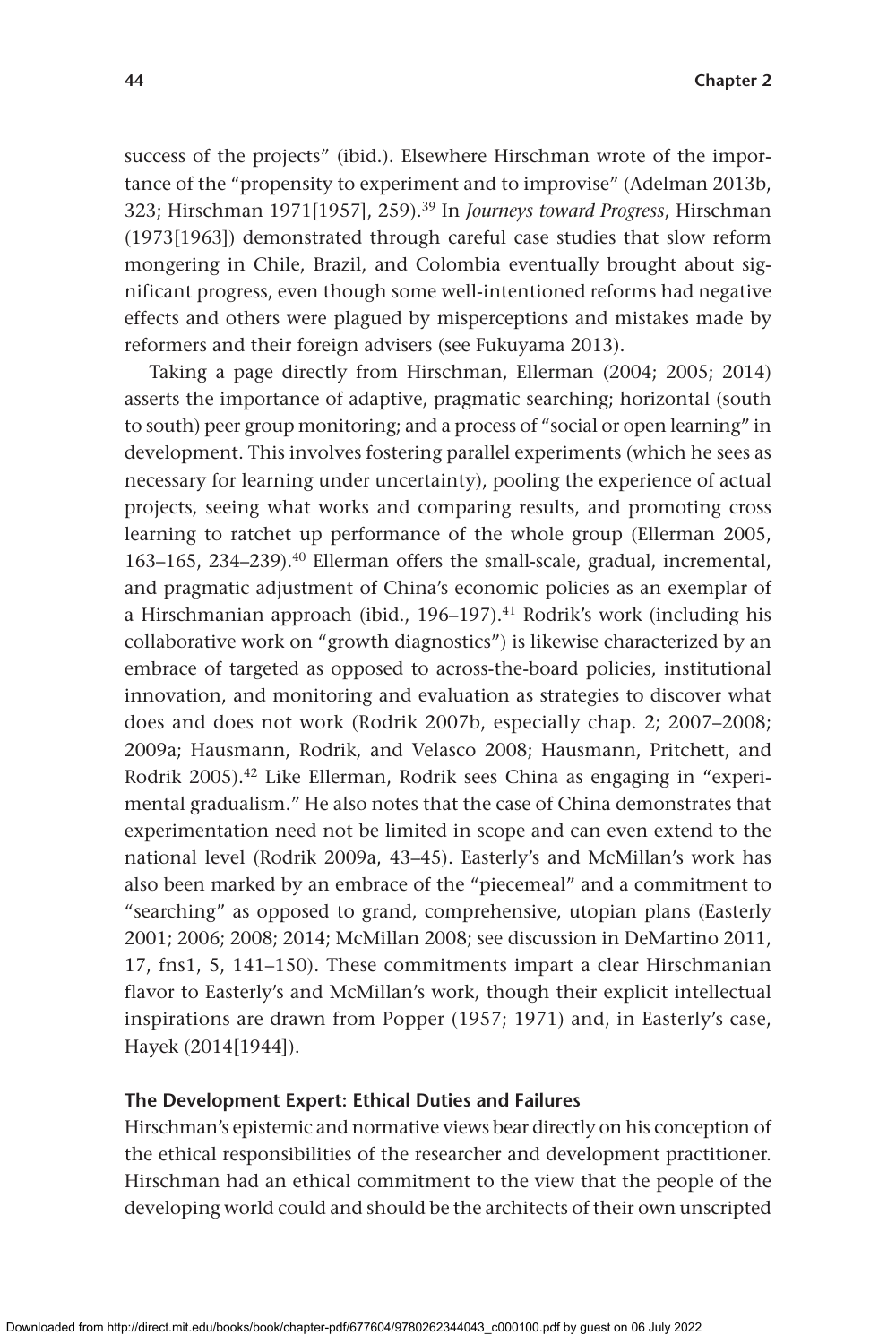future(s) (Adelman 2013a, 49; Hirschman 2013[1981b]). Hirschman wrote widely and dismissively of the "development expert" (e.g., Adelman 2013b, 323; Hirschman 1965; 1967a, chap. 1; 1969[1958]; 1971[1957]; 2013[1970]; 2013[1971]). This view reflected his embrace of the principles of autonomy and self-determination, in addition to his rejection of professional authority, epistemic certainty, and pristine blackboard planning.

Hirschman wrote often of the mutual distrust between the subjects and objects of development expertise. But his skepticism regarding the development expert was not limited to the foreign expert. He was equally skeptical of the reification of home-grown experts, particularly the nationals who return home after a period of study abroad with a sure cure for what ails their native country and with the arrogance to dismiss the ideas and experiences of those with longer historical memories (Hirschman 1973[1963], v).

Hirschman's distrust of experts stemmed from their hubris, reductionist sensibilities, and the associated fiction of expert control, which authorized them to devise sweeping plans and to oversell their benefits and discount the likelihood and costs of their failure (Hirschman 1967a; 2013[1970], 147; 2013[1971]; see Ellerman 2005). Hirschman's "Hiding Hand" essay masterfully dissects the rhetorical strategies that experts use to sell their reform plans (Hirschman 1967b, 19–23). These include what he terms the "pseudo imitation technique," pretending that a project is a straightforward application of a well-known technique that has already been used successfully elsewhere, and the "pseudo comprehensive program technique," dismissing previous reform efforts as piecemeal, and offering instead a comprehensive program without regard to the myriad uncertainties and risks that it entails. The latter strategy provides cover to experts in the event of program failure since it can always be claimed that failure resulted from not having followed the plan in full.<sup>43</sup>

These themes are echoed in what Hirschman (1973[1963], 247–249) terms his "Digression on the Semantics of Problem-Solving," where he takes on the practical power associated with labeling reforms as either "piecemeal" or "comprehensive." Nassim Taleb (2007, chap. 6) advances similar concerns in connection with what he terms the "narrative fallacy," or the tendency to oversimplify complex social phenomena via accounts that impose logical or causal links on sequences of events or facts. Such causal stories are dangerous to the extent that they are taken literally and induce overconfidence in the intelligibility and tractability of the world, and to the extent that they lead the expert to believe the world can and should be redesigned to conform to the elegant model that resides in his head. Long before Hirschman, Adam Smith and Henry Sidgwick had warned of the same conceits and errors (see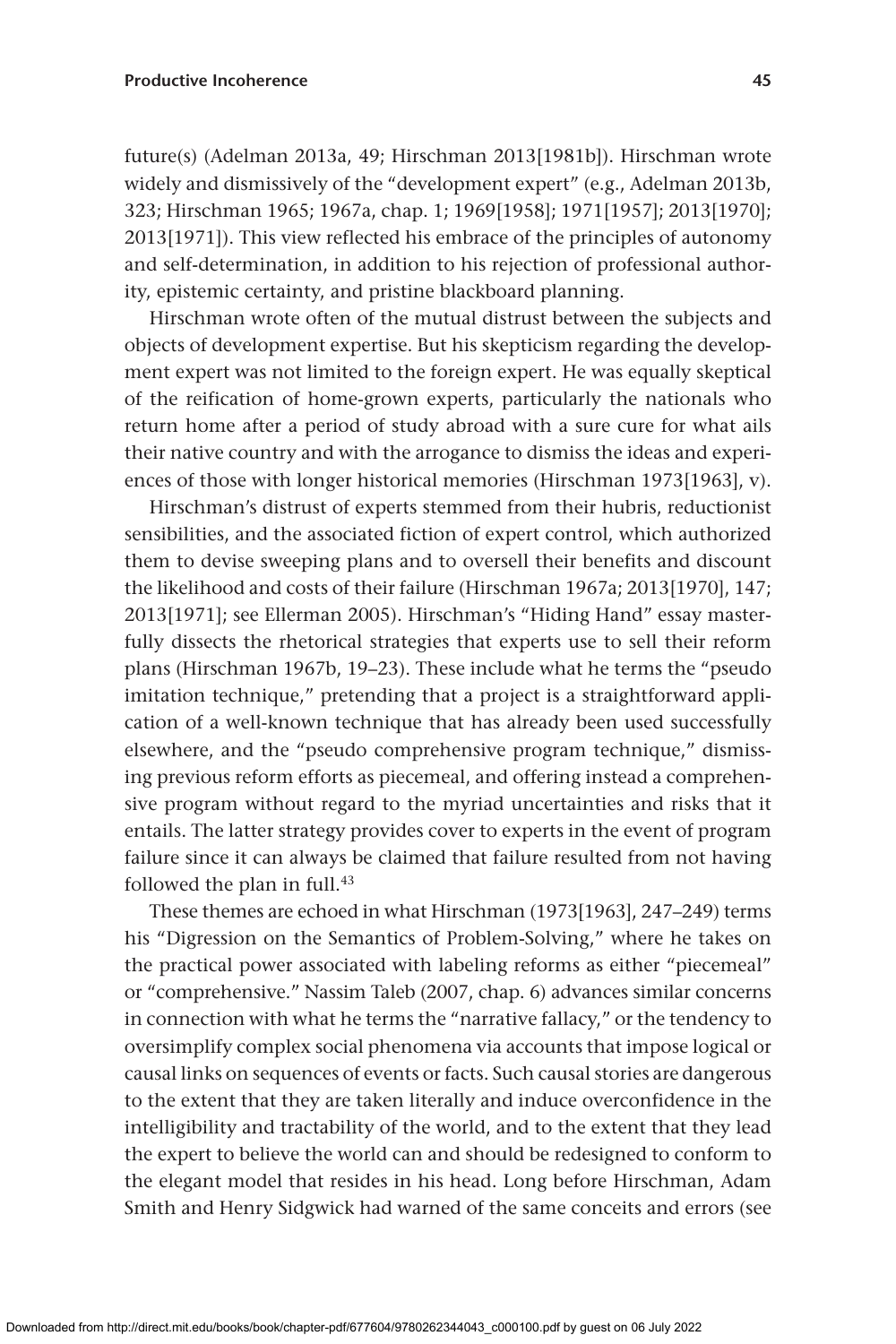DeMartino 2011; Kirman 2016). Hirschman, of course, attributed the very same tendency to development experts and reformers. Easterly (2001; 2006; 2008; 2014) and Ellerman (2004; 2014) have also emphasized this concern. Like Hirschman, their views are informed by direct experience working in EMDEs and a Hayekian rejection of both the democracy-constraining and practical failings of social engineering.44

Hirschman's critical view of development experts also stemmed from his rejection of the idea that EMDEs were somehow simpler and more tractable than AEs (Hirschman 2013[1970], 144; Rothschild and Sen 2013, 367). This view of EMDEs, prevalent throughout Hirschman's career and too often in evidence today, founded the particular zeal and naïve optimism with which economists sought to tackle the "development problem." The idea that EMDEs and the behavior of actors therein are inherently tractable is a constant in development policy. One might consider the contemporary embrace of RCTs and conditional cash transfer programs that seek to modify the behaviors of the poor through small cash payments as indicators of the continued impact of old views about the simplicity of EMDE actors, structures, and practices.<sup>45</sup> That spirit was also in evidence with a vengeance in the postsocialist context of the 1990s, when leading economists converged on a simplistic, largely uniform reform package for the transition economies despite their distinct institutional frameworks, histories, assets, and cultures (see DeMartino 2011, chap. 9; McMillan 2008; Murrell 1995, 164, 177).

### **Possibilism, Futilism, and Rhetoric**

The ethical responsibility of the development expert entails a commitment to what Hirschman termed "possibilism." Hirschman's possibilism entails the idea that small-scale, messy, disparate innovations reveal what could be, and what reforms might be available. As exemplified in the concept of the Hiding Hand, possibilism is grounded in faith in the demonstrated capacities of individuals, institutions, and societies to develop diverse, creative solutions to unforeseen challenges and development problems. Possibilism encapsulates the enduring bias for hope that infuses so much of Hirschman's oeuvre (see Sanyal 1994; Lepenies 2008).46 Central to Hirschman's possibilism is his humility and his related emphasis on uncertainty—on imperfect, deficient knowledge of what is and what could be. He counterposed possibilism with the predominant "futilism" in the social sciences (and especially in development economics)—the view that any initiatives that were not entirely consistent with the precepts of received theory were bound to fail (Hirschman 2013[1971]). Hirschman wryly observed that development economists, particularly in Latin America, had a tendency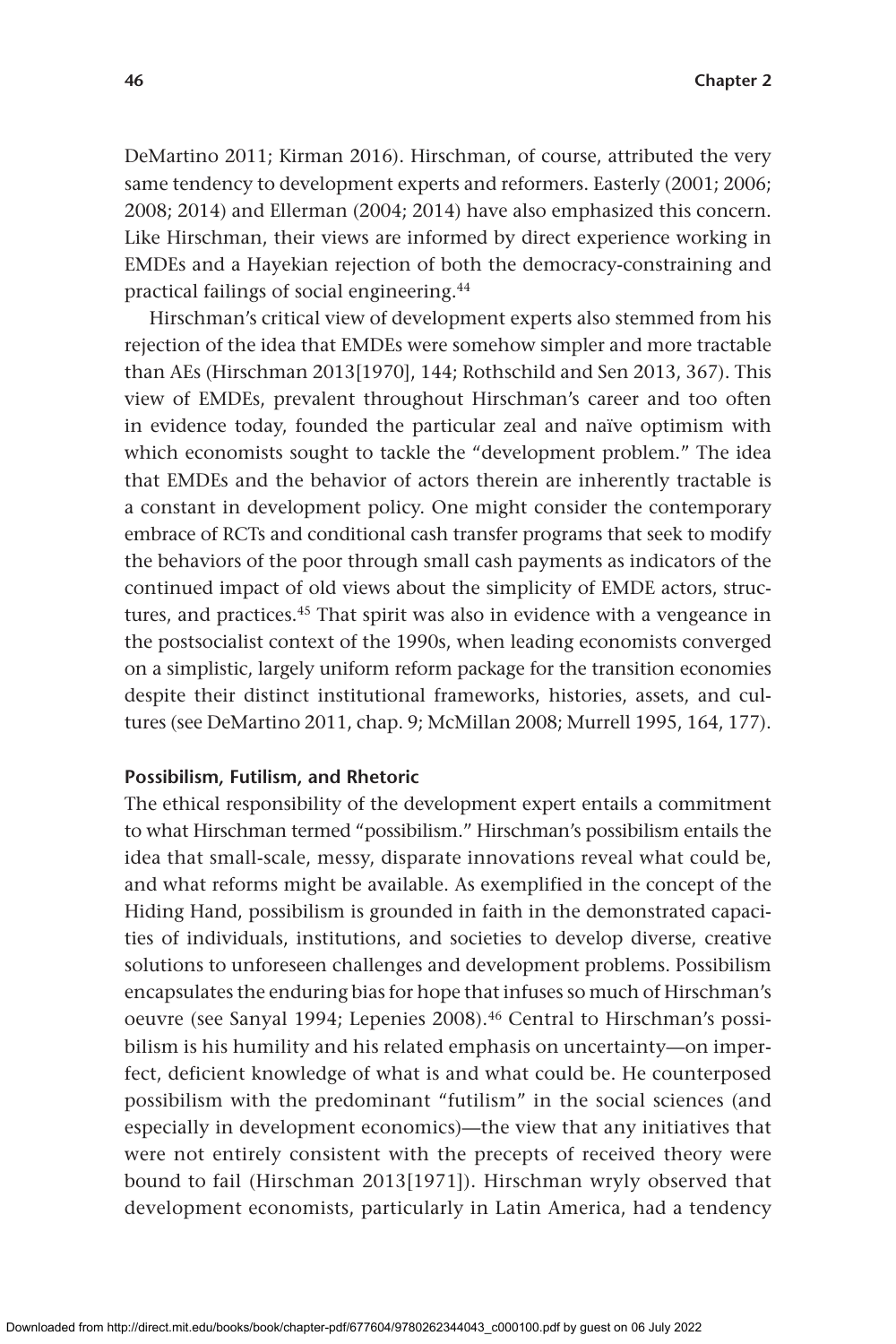to swing counterproductively between the poles of disaster and salvation, with no space for the intermediary state of purgatory (Hirschman 2013[1968a]; 2013[1970], 145–146). In contrast, and as examined earlier, Hirschman believed in the productive nature of ignorance, which often served as a condition of possibility for ultimately beneficial initiatives.<sup>47</sup>

Hirschman saw "possibilism" as an ethical compass that called for a "little more 'reverence for life,' a little less straitjacketing of the future, a little more allowance for the unexpected—and a little less wishful thinking" (Adelman 2013a, xii; Hirschman 2013[1970], 147).48 Hirschman concluded his essay on "Political Economics and Possibilism" by identifying "the right to a non projected future as one of the truly inalienable rights of every person and nation; . . . [setting] the stage for conceptions of change to which the inventiveness of history and a 'passion for the possible' are admitted as vital actors" (Hirschman 2013[1971], 30; see also Hirschman 2013[1970], 147; Adelman 2013a, xii). Hirschman famously said of possibilism that "social scientists often consider it beneath their scientific dignity to deal with possibility until *after* it has become actual and can then at least be redefined as a probability" (Hirschman 1980[1945], xii, emphasis in original). In reflecting on his own work, Hirschman said that "the fundamental bent of my writings has been to widen the limits of what is or is perceived to be possible, be it at the cost of lowering our ability, real or imaginary, to discern the probable" (Hirschman 2013[1971], 22). Elsewhere he asked, "Aren't we interested in what is (barely) possible, rather than what is probable?" (Hirschman's diary, cited in Adelman 2013a, xii).

So deeply was Hirschman associated with the idea of possibilism that his *New York Times* obituary had the title "Albert Hirschman, Optimistic Economist, Dead at 97" (Yardley 2012). Some of Hirschman's contemporaries dismissed what they perceived to be the excessive optimism inherent in his case for possibilism. In a private letter, he responded to a negative review of his book *The Strategy of Economic Development* that focused on precisely this point. He wrote, "Perhaps I have overstated my case, but it seems to me that you in turn overstate the extent of my overstatement" (Adelman 2013b, 351).

Hirschman's possibilism was not simply a matter of disposition but rather reflected both his ethical commitments and his appreciation of the practical consequences of rhetorical choices. Hirschman's interest in the real political and economic consequences of what his biographer terms "how social scientists played with words" (Adelman 2013b, 6) was a theme that extended beyond his work on possibilism and futilism. In his view, the epistemic certainty that contributed to paradigm thinking made reality "appear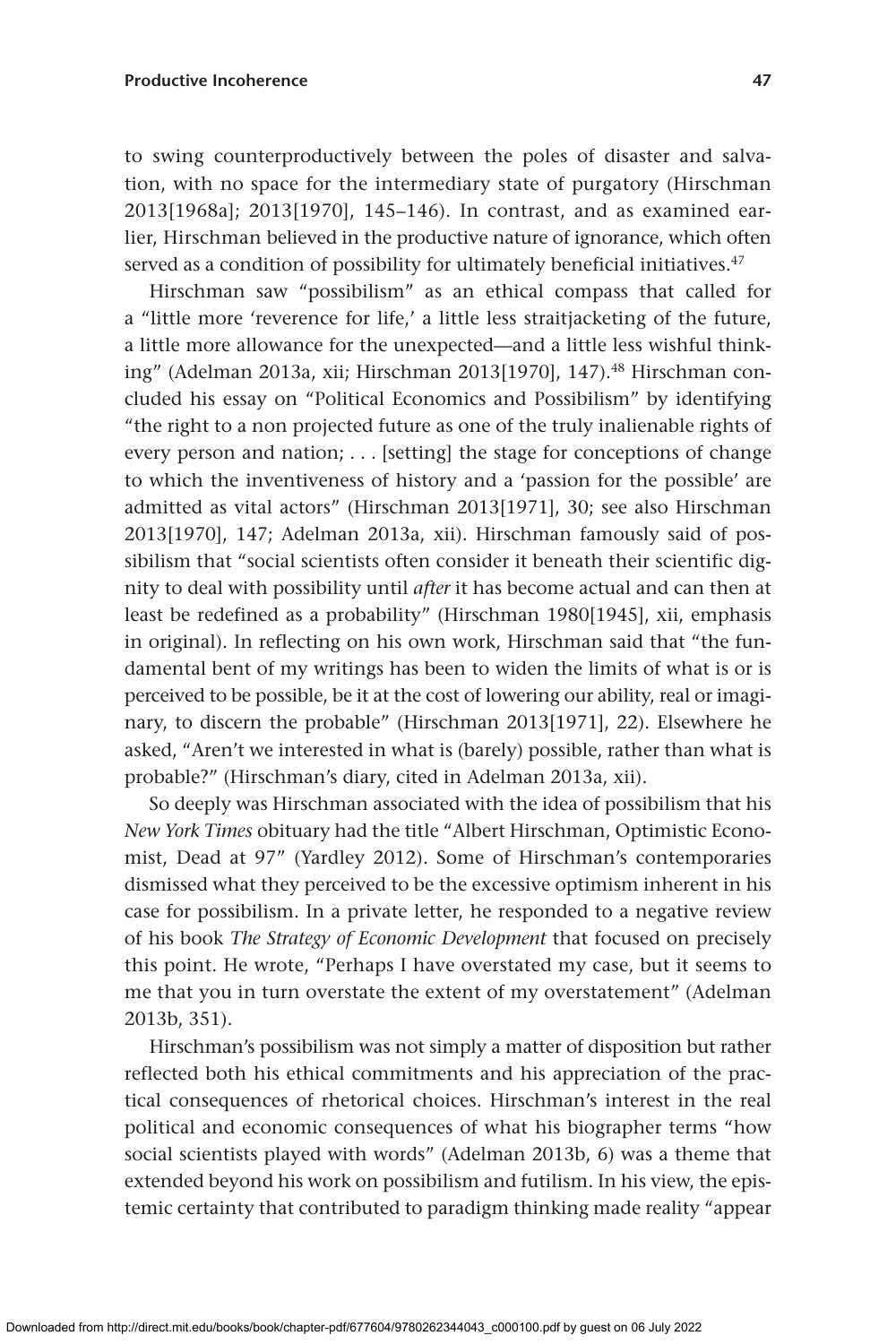more solidly entrenched than before" (Hirschman 2013[1970], 148) and diverted actors away from available opportunities and potentially productive courses of action (Hirschman 2013[1971]). He understood theorizing the solidity of obstacles to social improvement as a practice that could increase their practical salience. He famously said that "obstacles to the *perception* of change thus turn into an important obstacle to *change itself*" (Hirschman 2013[1968b], 43, emphasis in original; see also Hirschman 2013[1970]; 2013[1971]).

Hirschman's appreciation of the practical effects of rhetoric are on full display in his book *The Rhetoric of Reaction: Perversity, Futility, Jeopardy* (1991), his intellectual history of two hundred years of conservative rhetoric against progressive social policy (see also Hirschman 1973[1963], 247–249). Hirschman argues that conservative rhetoric fell into one of three categories, which he termed theses. The perversity thesis holds that well-intentioned actions have unintended negative effects that leave society worse off than before the intervention; the futility thesis holds that interventions will fail to produce any effects at all; and the jeopardy thesis holds that the costs of a proposed change are so great as to threaten other previous hardwon gains.49 In developing these theses, Hirschman by no means denied the likelihood of unintended negative effects of interventions (Fukuyama 2013); indeed, he counted on them. Rather, he challenged the tendency to make the discovery of unintended negative effects a reason for opposing all deliberate efforts at reform—the tendency to allow the perfect to impede the good.<sup>50</sup>

## **Lamentable Evaluative Criteria**

This selective Hirschmanian tour provides substantial, useful guidance when considering contemporary developments in financial governance and developmental finance. Indeed, one can tease a method out of Hirschman's madness—incomplete, to be sure, but good footing nonetheless for engaging irreducibly complex changes in an irreducibly complex world. The methodological prescriptions take the form of *pro*scriptions—as injunctions against deep-seated academic habits and sensibilities that today infuse the social sciences, especially political science and economics. Most simply put, along with Hirschman, *we should refuse to know too much, and we should refuse to rush to judgment*. 51 This imperative requires us to reject evaluative criteria that purport to determine ex ante or even ex post whether particular policy or institutional innovations are coherent, viable, sufficient, scalable, and significant.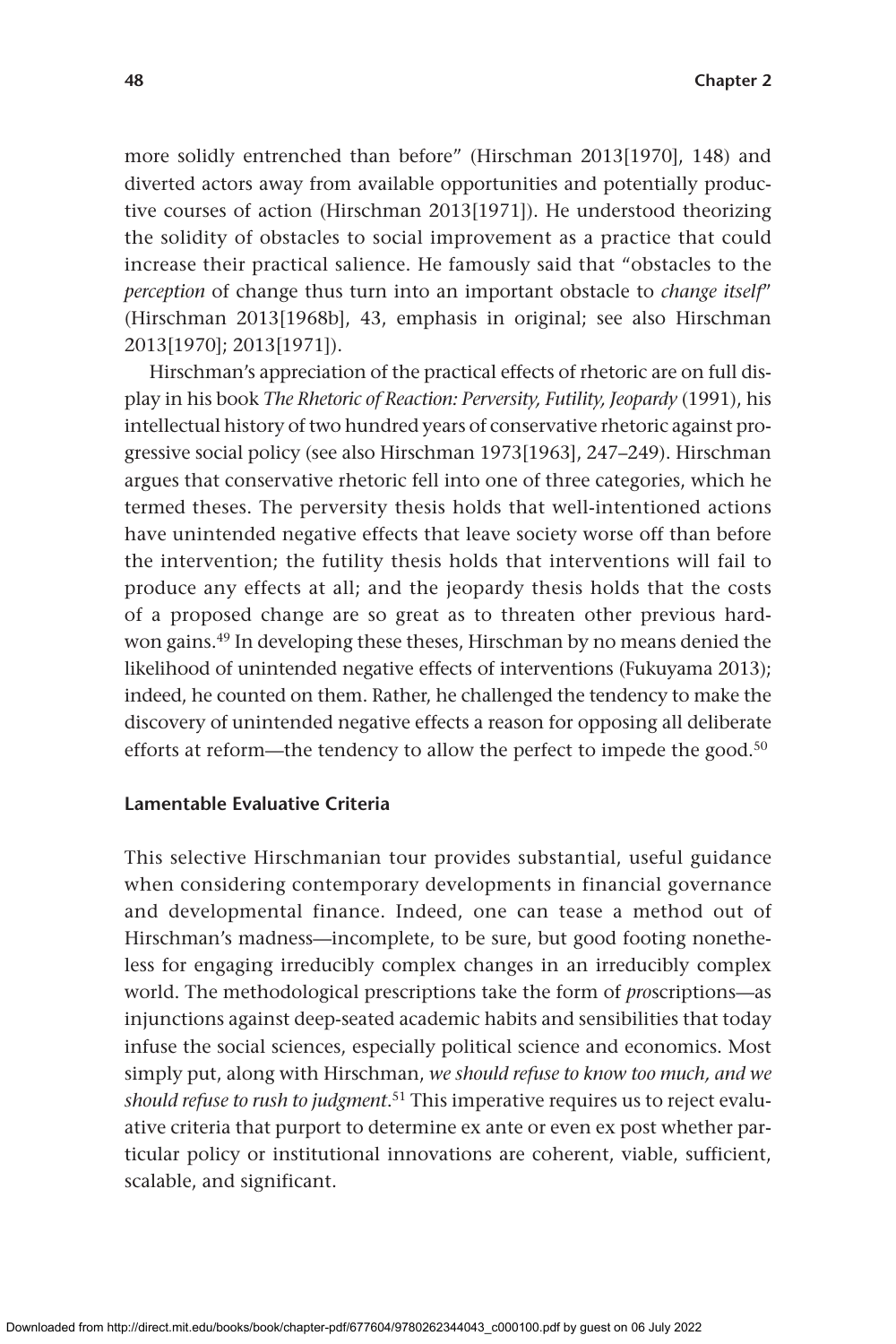## **Coherence**

We should not vet new initiatives by reference to coherence criteria, adjudicating their viability based on the degree to which they "fit" into an overarching system. We should instead presume that any observed institutional innovations within and across countries will conflict to some degree or other with established institutions, just as existing institutions conflict with each other. This is equally true of innovations that are dictated by a coherent theoretical vision and those that are not. Seamless, coherent systems are neither possible nor ideal. Indeed, they are inherently risky. Similarly, we should not be concerned with whether they are redundant or duplicative in some way, in violation of some efficiency norm, or whether they are consistent with a generalized, universal theory, plan, or "ism." Tensions between seemingly inconsistent endeavors might be more apparent than real, and even real tensions might yield unforeseeable adaptations and innovations that serve to solve important problems.

## **Viability**

We should not presume to know whether proposed or existing innovations can exist and survive over the long term or whether some or all of them are unviable in the context of pressures emanating from the global economy, the power of global financial actors, or fragilities in EMDEs. Even those that fail may impart useful lessons (provided we are open to them) that benefit other initiatives. Hirschman reminds us that learning happens through confrontation with obstacles and failures and not just or primarily through successes. Moreover, new capacities, knowledge, networks, and coalitions may be built in the context of institutional innovations even when particular policy or institutional arrangements fail to survive. These Hirschmanian linkages or side effects may bear fruit in unexpected and unpredictable ways over the medium and long terms. Finally, full exploitation of positive and negative events for learning purposes requires a break with paradigm thinking that constrains what lessons we can take away from the rich experiential record that presents itself. Following Hirschman, we need to aspire to be Isaiah Berlin's foxes rather than hedgehogs (Tetlock 2005).

#### **Sufficiency**

We should not be concerned with whether the observed innovations are adequate in the sense of addressing the full range of needs for developmental finance. They can't. But then, what can? Those who apply the sufficiency test are almost invariably drawn to paradigmatic accounts that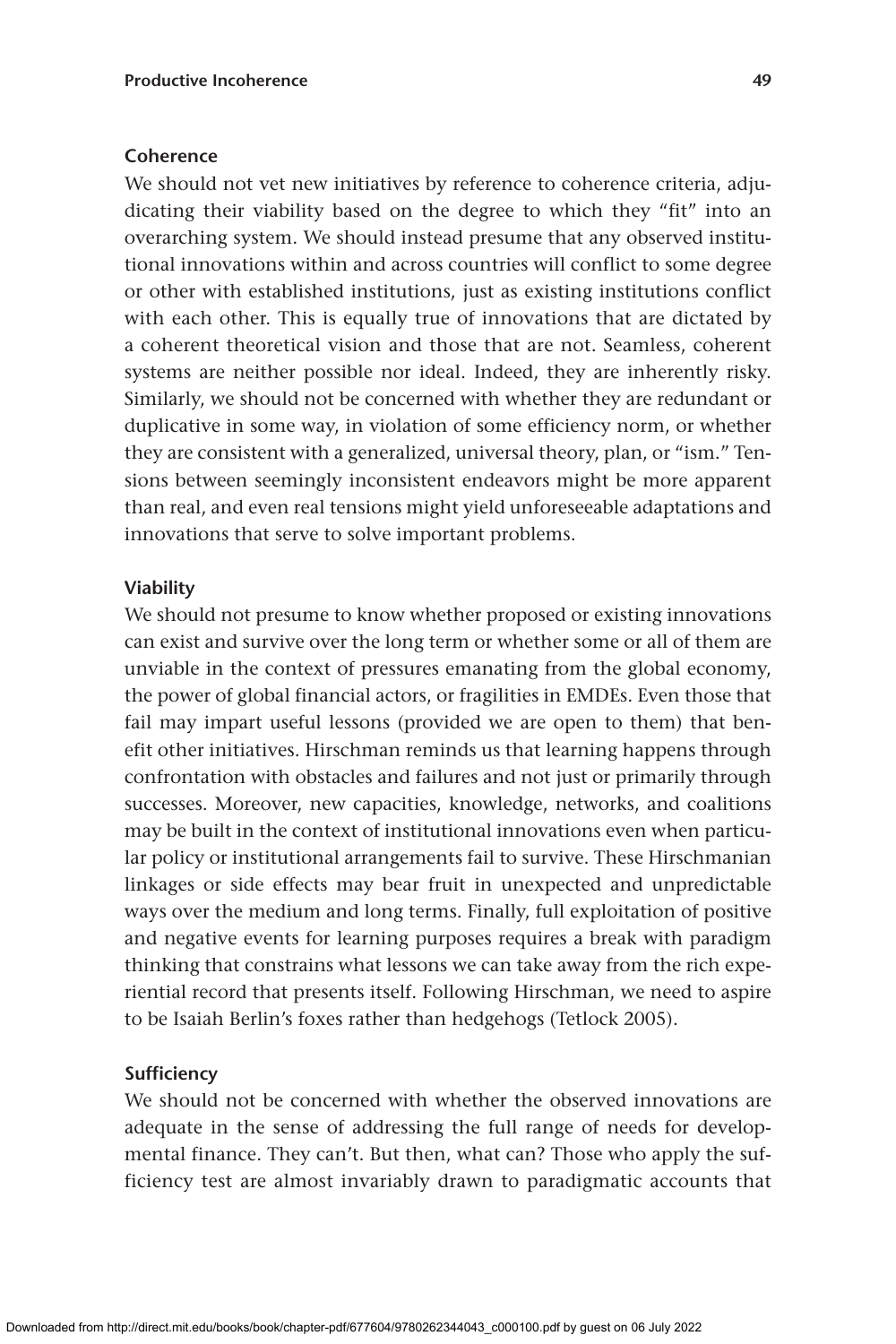confer the status of sufficiency only to innovations that fit into their theoretical schemes. It bears emphasis that finding any innovation (or web of interconnected innovations) sufficient requires utopian thinking where all unintended consequences, contradictions, and perversions are eliminated by theoretical fiat. That is not Hirschman's way, and with good reason.

#### **Scalability**

We should not judge innovations against the standard of whether they are scalable and even universalizable (rather than contingent or context dependent) or speculate as to whether they are doomed to remain small, barely surviving, and even then only in the specific environments where they have arisen. We should presume instead that scalability is always in part illusory and aspirational—it is a standard that is often imposed by grand narratives that require homogeneity and universality on reiterated yet contextspecific, diverse constructions. Replicability but with significant variation is a less ambitious but more achievable goal than scalability—but it may be a valid objective only if we recognize that replication is a story we employ to make sense of what may be internally heterogeneous developments.

## **Significance of Change**

Finally, we should not attempt to discern whether innovations represent fundamental or superficial changes. We must not impose a "test" of fundamental change, such as whether any particular institutional endeavor disrupts the structural power of the IMF or the United States. In addition, we should not dismiss change on the grounds that what appears to be a new development is simply a repeat of past practices in a new guise. We should presume instead that significance is always context dependent—that a reiterated construction always represents novelty owing to the unique circumstances in which it occurs. In addition, we should presume evolution rather than fixed identities and realize then that significance is revealed only over time in the process of institutional adaptation. Moreover, we should recognize the need to parse reforms as significant or insignificant as an urge driven in part by our professional training and the long tradition of futilism and epistemic certainty that marks it—one we would do well to suppress as we engage a world that is so much more complex and richer than we can capture adequately through our various paradigms and predictive models.

Along with Hirschman, we might recognize that each of these criteria reflects the drive of social scientists to repress uncertainty in the pursuit of understanding and, ultimately, control. Each constrains our appreciation of the possible, the nonsensical, the ad hoc, and the unscripted, and blinds us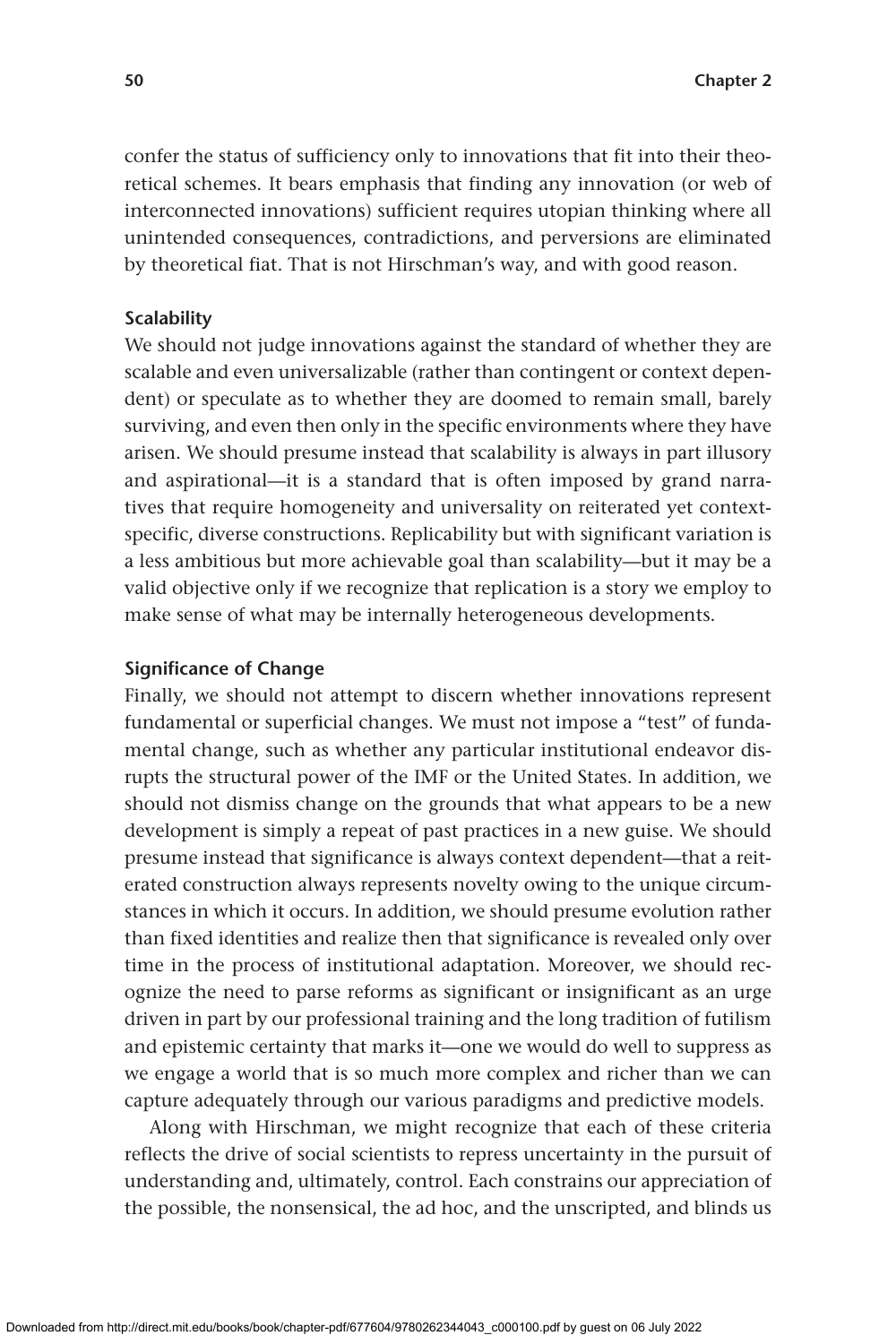to the significance and potential of piecemeal, small-scale initiatives that are now proliferating in EMDEs. It would be far better to intervene in ways that acknowledge the possibility that each might evolve with the effect of addressing pressing development problems and deepening capacities, provided they are not strangled by scientific closed-mindedness that deprives them of recognition, legitimacy, and support.

## **The Hirschmanian Method: Its Nature, Promise, and Risks**

How might we make sense of the developments that I will examine in subsequent chapters from a Hirschmanian perspective? A central point is that the developments are not to be taken as universally good or bad, progressive or regressive, rational or irrational. Instead, we are encouraged by Hirschman to take them on their own terms, as context-specific gestures toward problem solving. This requires avoiding the kinds of evaluative criteria that predominate in much social science. In this sense, we must keep in mind the negative nature of Hirschman's intervention—to reject approaches to social science in general and the study of change in particular that presume to know in advance what developments are and are not possible, viable, and beneficial. We must avoid not just prediction but prenarration of the institutions and practices we encounter. If we learn just this much from Hirschman, that we are not authorized or competent to tell the history of institutional evolution and social change in advance, we will be much better able to appreciate and contribute to projects of economic reform.

Even if Hirschmanian possibilism has much to offer, the approach is hardly watertight or complete. As the foregoing suggests, no particular "method," no set of techniques, falls neatly out of the approach. To the degree that the approach can be reckoned a method, it is one that will not appeal to many social scientists. It may be encapsulated simply as a *rejection of dismissiveness*, as *observation without (premature) judgment* that at once takes account of the apparent limitations and risks associated with incoherence while refusing to dismiss new initiatives as dead ends, internally contradictory, ephemeral, inefficient, or necessarily damaging to development. The method calls for a particular attitude, addressing the researcher's sensibilities as she encounters unfolding events rather than addressing her techniques per se. Hence, the approach is consistent with quantitative and qualitative methods, and with empirical and analytical inquiry. Moreover, the approach is equally open to the study of state and nonstate actors and to investigations of local, national, regional, and global developments.<sup>52</sup> If Hirschman himself was often more apt to emphasize the salience of the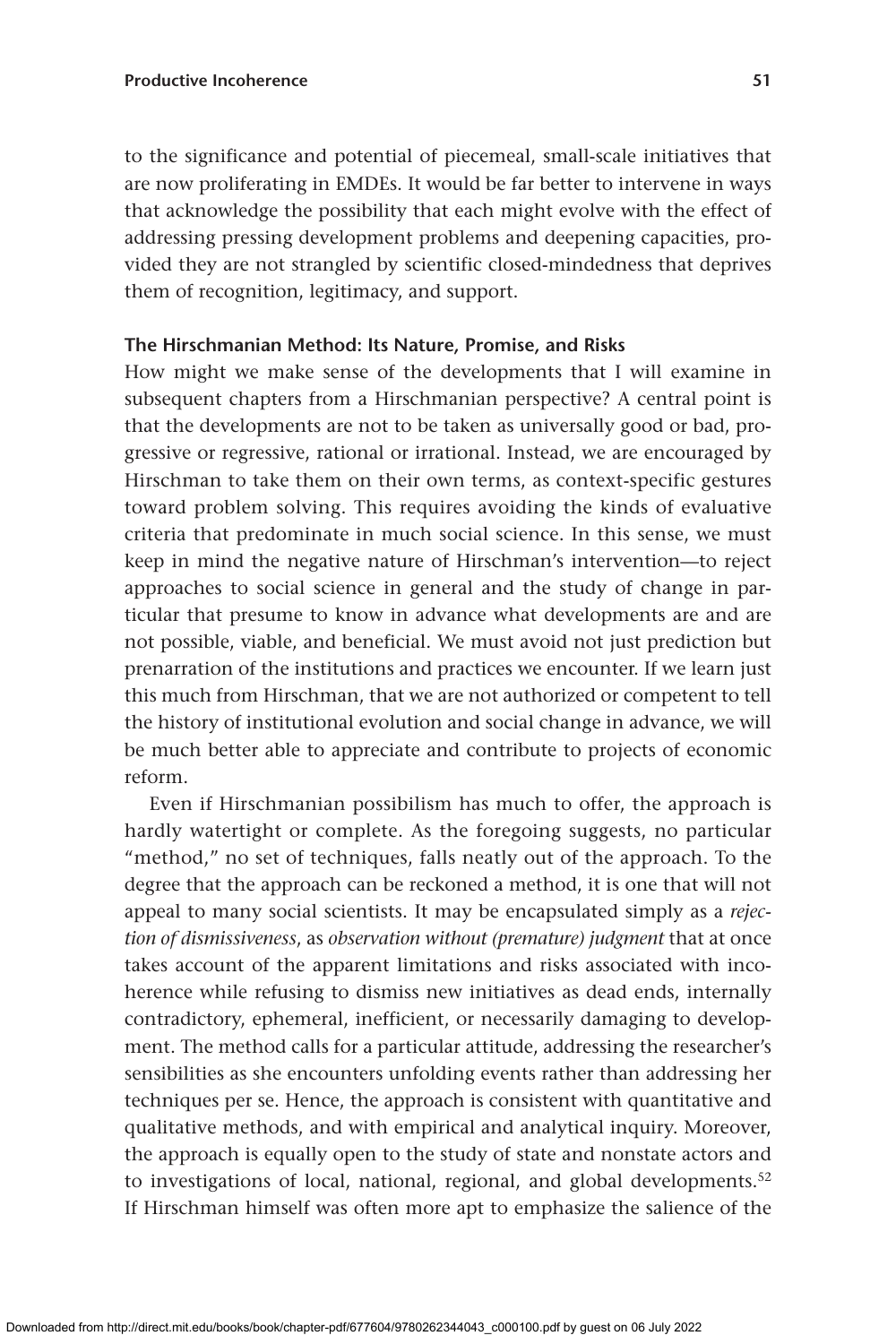small and disparate, that might be taken as a corrective to what he recognized as a misplaced disregard among his peers for this level of analysis. As his oeuvre demonstrates, he was equally comfortable engaging matters of state behavior and interstate dynamics. Nothing was off the agenda, but neither was any one domain, level, or factor taken to be the key to development. We find instead a profound rejection of a simplifying reductionism that, in Hirschman's view, could only generate illusions of understanding and control.

It would be irresponsible to end our survey of Hirschmanian themes, however, without attention to certain ambiguities and risks that we will encounter in applying this framework to contemporary events. First, observation without premature judgment can be taken as a thorough retreat away from the difficult but necessary task of assessing initiatives in terms of their contributions to goals that the development economist advocates. Does Hirschman leave us in a debilitating relativist morass? The answer perhaps more a hope—is that he does not. At issue here is not our ability to apply normative criteria, theoretical insights, and empirical techniques to the initiatives unfolding around us—something we can't escape doing—but the certainty with which we cling to our normative assessments, theoretical conclusions, and empirical findings. Hirschman implores us over and over to recognize the *productivity of doubt*—including doubt in our own deepest convictions, theoretical priors, methods, and findings. We are urged to push back against the internal and external pressures to rush to judgment, giving space and time for initiatives to evolve and for events to play out before we dot all the i's and cross all the t's in our analysis.

But how long is long enough? When can we break into the neverending sequence of events and begin to render judgment? Is it too soon, for instance, to evaluate the present postcrisis period, since so many of the initiatives that we will examine in later chapters are in their infancy (and some are not yet even born)? The answer, I think, is that Hirschman would have us render tentative judgments at each and every moment, all the while recognizing that what we are assessing is incomplete, unfinished. Since there is no ending to the drama, there is no natural point at which we can pass final judgment. Hence, there is no contradiction in avoiding premature judgment while at the same time grappling tentatively with the events under way around us. Hirschman's possibilism asserts that in this tentative grappling we should foreground existing and emerging potential and opportunities rather than limitations and failures.

This book's central claims can now be reframed in light of Hirschman's extraordinary contributions. The positive claim is that we are today immersed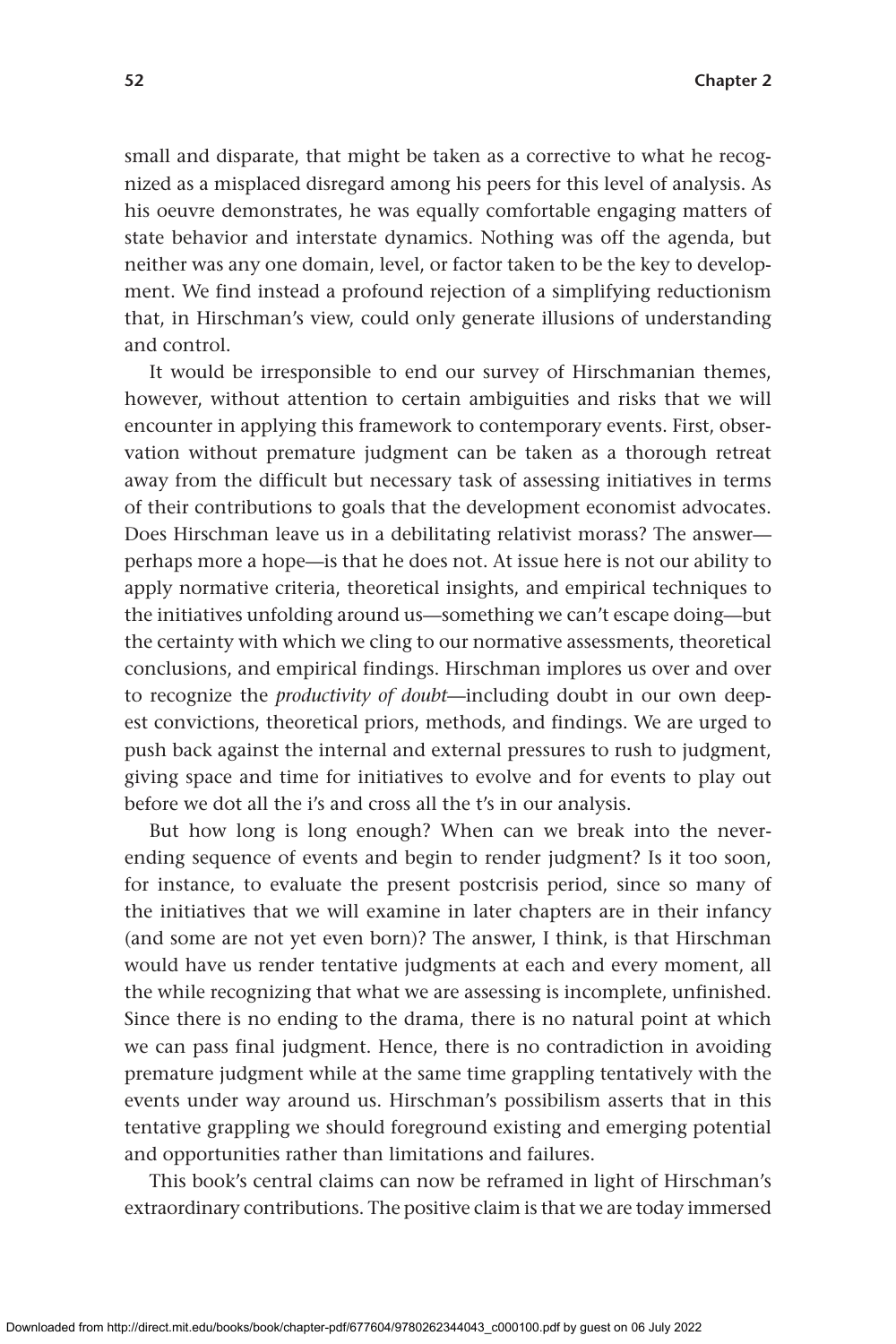in a Hirschmanian moment, one marked by productive incoherence in terms of global financial governance and developmental finance. The normative claim is that the emergent Hirschmanian world is a good world to inhabit one far better attuned to development than a fully coherent system. But it bears repeating a concern broached in chapter 1 and that will be revisited in chapter 8: that there is a grave risk that a global economic policy environment marked by incoherence may come to feature beggar-thy-neighbor initiatives in which efforts to insulate powerful constituencies at home from economic turbulence might offload risk and economic hardship onto others—especially the relatively powerless and vulnerable. This is not just an academic concern. For instance, many observers have called attention to the problems created for EMDEs by loose monetary policy in AEs during the global crisis, and have called for strategies that mitigate harmful spillover effects, including involvement by the IMF and other bodies (see chapter 7).53 At the same time, and as we will also investigate in chapter 7, the IMF has expressed worry about the negative spillovers resulting from the proliferation of the competitive use of capital controls. It can reasonably be argued that these risks can only be managed adequately within an internally coherent global policy regime, one with mechanisms to ensure compliance among national governments. In this view, an incoherent regime is terribly risky and on that account unsustainable.

We will return to this matter in the concluding chapter of the book, once we have explored the range of initiatives now under way and as a consequence can examine the risks of incoherence more concretely than we can here. Some of these initiatives might indeed plausibly threaten economic welfare abroad even as they promote economic security at home. The question that will emerge is whether the imposition of policy and institutional conformity in line with some model or other is the best or even the only viable response to this threat. The global neoliberal vision answered that question in the affirmative, of course. But it must be emphasized that in practice that regime provided ample opportunity for powerful countries and elites to adjust the rules in non-neoliberal directions as circumstances warranted. Fidelity to the model was routinely sacrificed to protect those interests having sufficient influence. The range and extent of departures from the neoliberal ideal—such as state interventions in financial markets through lender of last resort activities and bailouts of private financial institutions—reveals that *coherent* systems are inherently risky and on that account unsustainable (Polanyi 2001[1944]). The Hirschmanian sensibilities that animate this work urge us toward an alternative answer. We are encouraged to recognize the risks of incoherence while avoiding the deep-seated fastidiousness (among